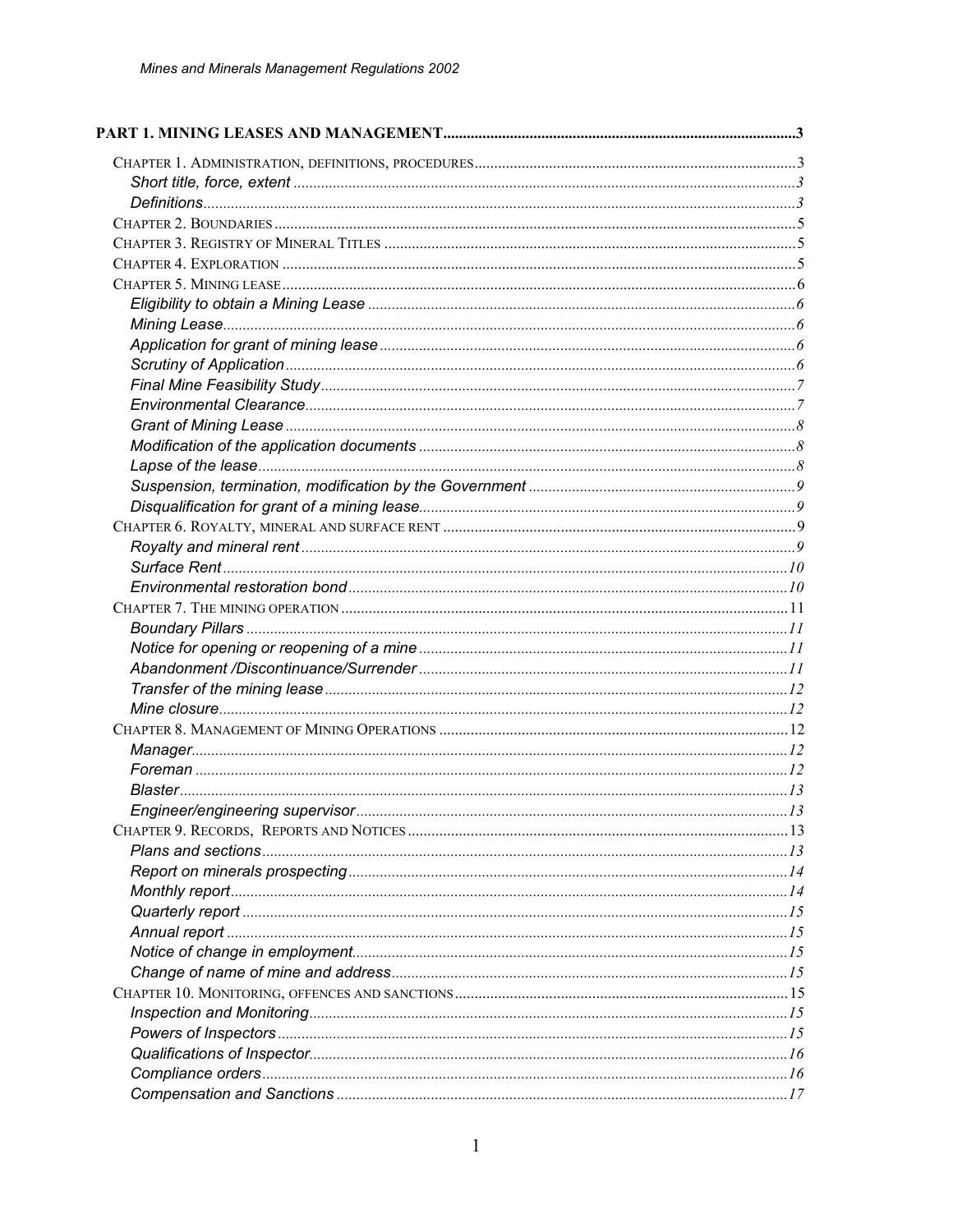| CHAPTER 12. |  |  |
|-------------|--|--|
| CHAPTER 13. |  |  |
|             |  |  |
|             |  |  |
|             |  |  |
|             |  |  |
|             |  |  |
| CHAPTER 14. |  |  |
|             |  |  |
|             |  |  |
|             |  |  |
|             |  |  |
|             |  |  |
|             |  |  |
|             |  |  |
|             |  |  |
|             |  |  |
|             |  |  |
|             |  |  |
|             |  |  |
|             |  |  |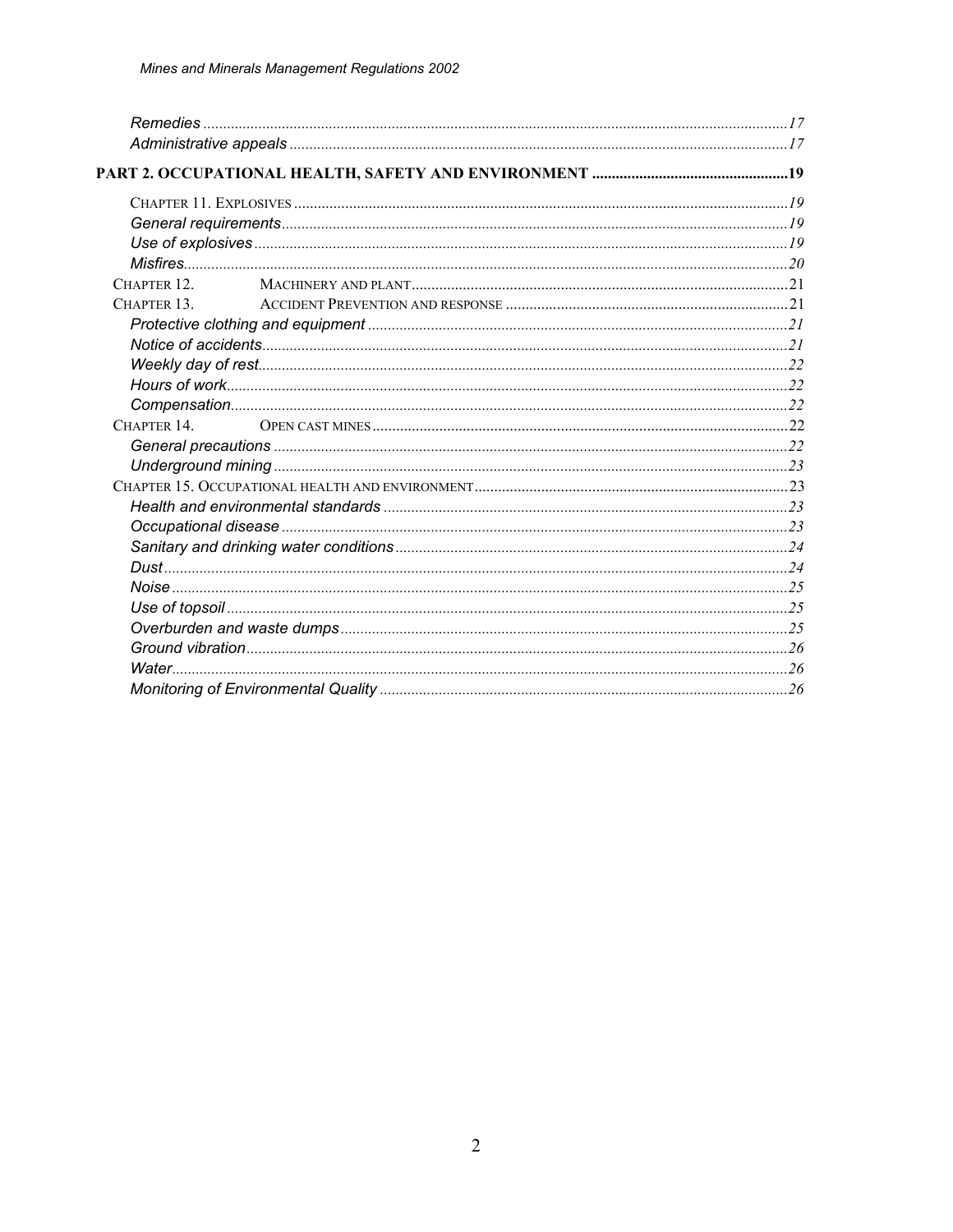In exercise of the powers conferred by Article 50 of the Mines and Minerals Management Act, 1995, the Minister of Trade & Industry makes the following Regulations:

# **PART 1. MINING LEASES AND MANAGEMENT**

# **Chapter 1. Administration, definitions, procedures**

### **Short title, force, extent**

- 1. This Regulation shall be called the Mines and Minerals Management Regulations 2002.
- 2. It shall come into force on First Day of April 2002
- 3. It shall extend to the whole of the kingdom of Bhutan.

### **Definitions**

- 4. The following definitions shall apply to this Regulation:
	- 4.1 "Blaster" means a shot firer certified by Ministry of Home Affairs under Sec. 68 of the Explosive Rules, 1989 or any person holding a blaster or shot firer's certificate from recognised institutes but endorsed by the Ministry of Home Affairs on recommendation by the Department of Geology and Mines.
	- 4.2 "Competent person" means any person who has the qualifications for a specified responsibility as defined in this Regulation or who possess other documents issued or approved by the Royal Government of Bhutan.
	- 4.3 "Company" means any organization registered under Companies Act of the Kingdom of Bhutan, 2000.
	- 4.4 "DGM" means the Department of Geology and Mines, Ministry of Trade and Industry, Royal Government of Bhutan.
	- 4.5 "Despatch Inspector" means a person employed by the DGM to monitor mineral transport and mining operation and issue transport permits.
	- 4.6 "Director" means the Head of the DGM.
	- 4.7 "EA Act" means the Environmental Assessment Act, 2000.
	- 4.8 "Employed" means any person who is paid by the lessee to carry out activities in connection with the mine.
	- 4.9 "Environment" means the complex web of interrelationships between the abiotic and biotic components which sustains life on earth, including the social, health and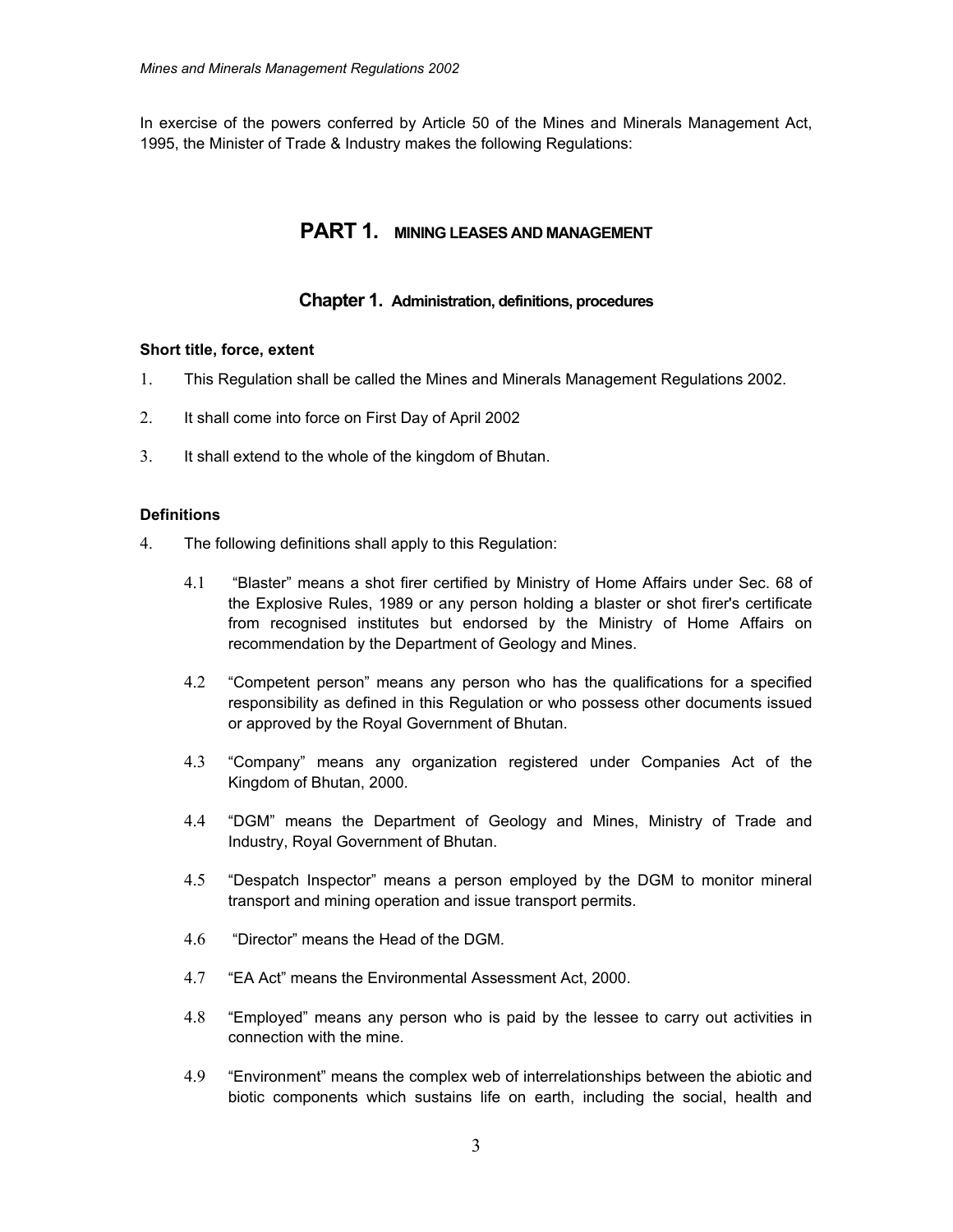cultural aspects of human beings.

- 4.10 "Environmental Management Plan (EMP)" means a plan that specifies the environmental, health and safety terms for the design, construction, and operation of a mine under Article 24 of the MMMA.
- 4.11 "Final Mine Feasibility Study (FMFS) means the document submitted by the applicant for final approval of a mining lease under Articles 22-23 of the MMMA.
- 4.12 "Foreman" means the competent person employed and appointed in writing by the lessee to supervise or control activities in a mine or a part thereof
- 4.13 "Government" means the Royal Government of Bhutan or any government agency authorized by it to carry out a specific activity on behalf of the Royal Government of Bhutan.
- 4.14 "Lessee" shall mean a person or an organisation who has been granted a mining lease.
- 4.15 "MMMA" means the Mines and Minerals Management Act, 1995.
- 4.16 "Manager" means the competent person employed and appointed in writing by the lessee to manage all the operations of the mine under Article.36 of the MMMA.
- 4.17 "Minister" shall be the Head of Ministry under Article 4.f of the MMMA.
- 4.18 "Mine official" means any person employed and appointed in writing by the lessee to carry out specific duties related to compliance of the terms of the lease.
- 4.19 "Mine Plan (MP)" means a detailed description of the mine and proposed mining works that is part of the FMFS under Article 23 of the MMMA.
- 4.20 "Mine Restoration Plan (MRP)" means a detailed description of the environmental, health and safety terms for the closure of a mine or its part, the termination of related activities, and the restoration of the natural environment at the site of the mine and surrounding area and it shall form a part of the FMFS under Article 23 of the MMMA.
- 4.21 "Mining Division" means the Mining Division of the Department of Geology and Mines.
- 4.22 "Misfire" means the failure to explode of an entire charge of explosives in a shot hole.
- 4.23 "National Inspector" means an officer of the DGM who is authorized in writing by the Director to inspect all mines under the MMMA.
- 4.24 "Officer" means an officer of the Mining Division authorized in writing by the Minister or Director to exercise powers conferred by the MMMA.
- 4.25 "Operational mining scheme" means a periodically updated description of how the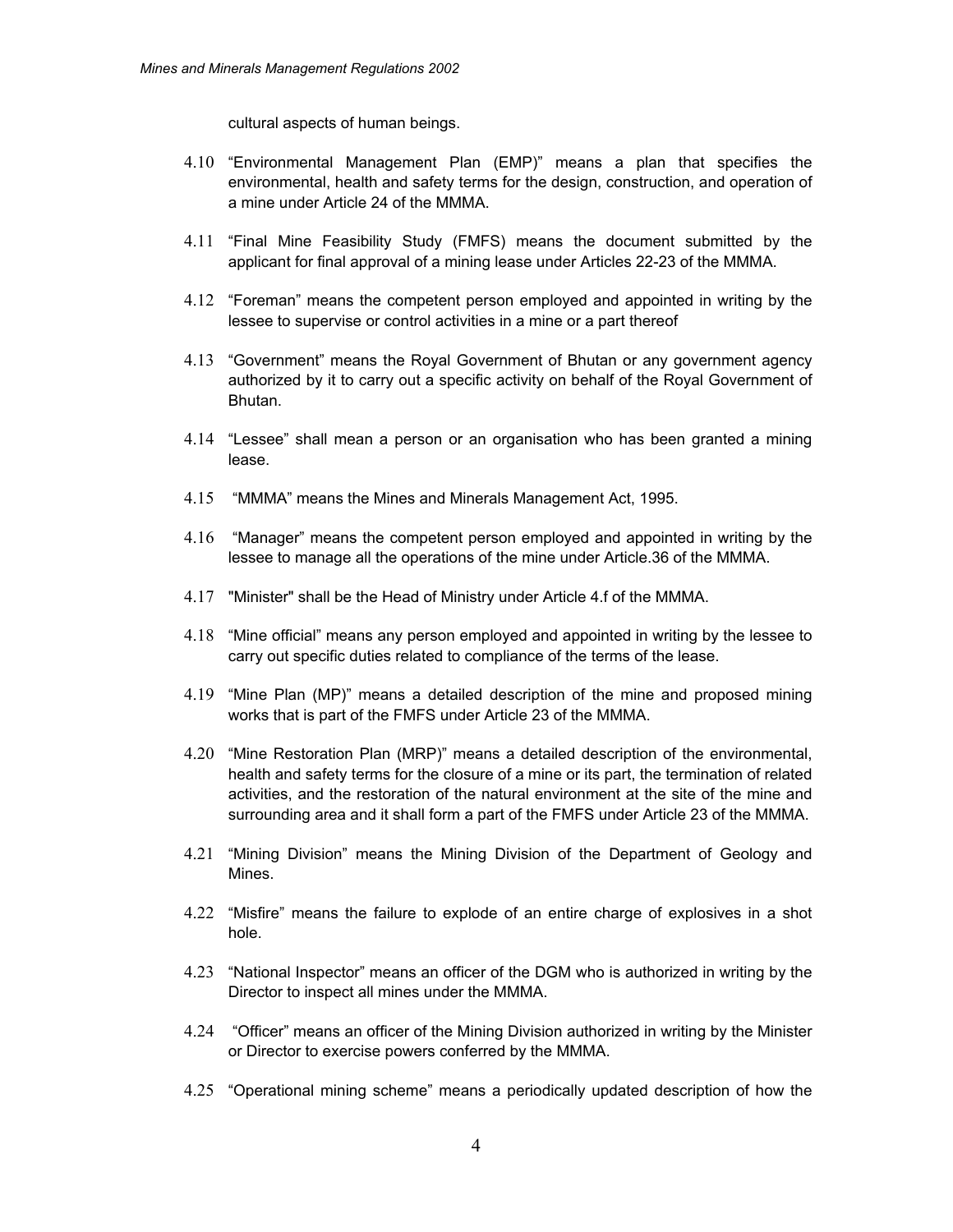EMP, MP and MRP will be implemented in practice.

- 4.26 "Public road" means road under the jurisdiction of the Government for public use.
- 4.27 "Regional Inspector" means an officer of the Mining Division who is authorized to inspect and control mines in a region.
- 4.28 "Registry" means the Registry of Mineral Titles, DGM.
- 4.29 "Serious bodily injury" means any injury which involves, or in all probability will involve, the permanent loss of any part or section of a body or the use of any part or section of a body, or the permanent loss of or injury to the sight or hearing or any permanent physical incapacity or the fracture of any bone or one or more joints or bones of any phalanges of hand or foot.
- 4.30 "Site" means the mining area for which a mining lease has been granted under the MMMA.
- 4.31 "Working place" means the place on the site where an activity connected with the mine is carried out by or on behalf of the lessee.

# **Chapter 2. Boundaries**

- 5. The DGM determines the boundaries of the mining area for leasing under Article 18 of the MMMA.
- 6. All boundaries extend downward, vertically without limit.
- 7. All boundaries are demarcated by the official demarcation surveys.

# **Chapter 3. Registry of Mineral Titles**

- 8. The Registry of Mineral Titles is established within the DGM to maintain accurate registers, maps, and technical and financial records of mining leases under Article 14.vii of the MMMA.
- 9. The Registry of Mineral Titles shall collect and maintain the documents listed in Annex 3 of this Regulation.

# **Chapter 4. Exploration**

- 10. Surface or sub-surface mineral prospecting may only be carried out on the basis of a license issued by the Director under Article 15 of the MMMA
- 11. Application for a mineral prospecting license shall be submitted on Form A of Annex 1 to this Regulation.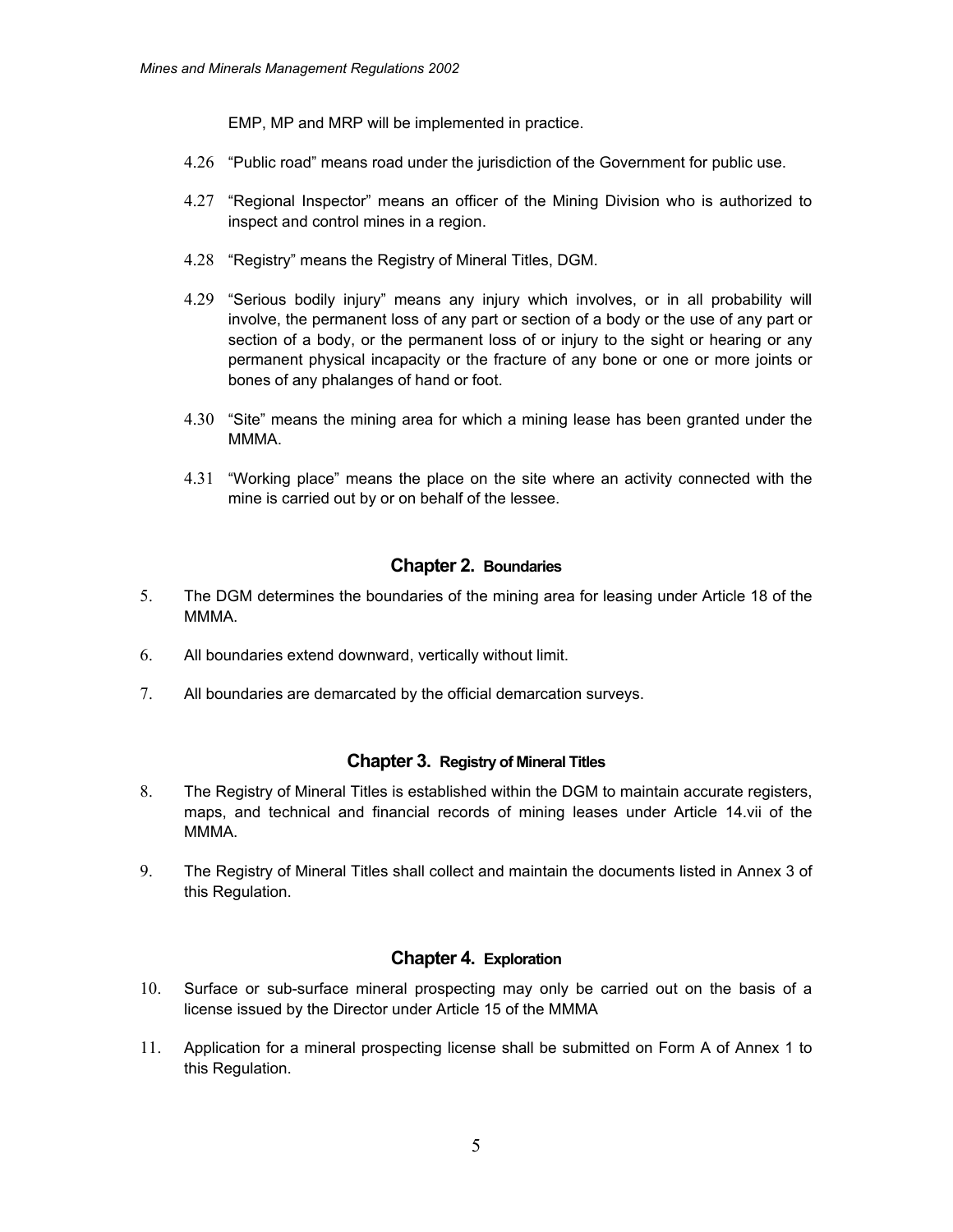12. Prospecting licence shall be issued in form D under Annex 1.

# **Chapter 5. Mining lease**

### **Eligibility to obtain a Mining Lease**

- 13. Any Bhutanese individual, licensed firm or a company shall be eligible to obtain a mining lease
- 14. The grant of mining lease shall be only in accordance with Article 21 of the MMMA.

### **Mining Lease**

- 15. In case the government decides to lease a pre-identified mineral deposit for commercial exploitation, it shall be done through public notification and sealed/open tendering process.
- 16. In other cases the applications for mining lease shall be processed in the order in which it was received.
- 17. A proprietor of an enterprise, an individual or a company may not be eligible to obtain or operate more than two mining/quarrying leases at any given instant.
- 18. A mineral based industry shall not be issued with more than one mining lease for a single mineral unless two mines are deemed necessary to sustain the economic life of the industry from the quantitative and qualitative point of view..
- 19. The mining lease shall be applicable to all excavations, including digging, dredging below the riverbeds, for the purpose of winning rocks and minerals for commercial purpose.

### **Application for grant of mining lease**

- 20. An application for grant of a mining lease shall be made to the Director in two copies of Form B under Annex 1.
- 21. Upon receipt of the applications, the Director shall communicate to the applicants in writing stating the decision on acceptance or rejection of the application within the time limit specified in Annex 6 of these Regulations.
- 22. It shall state whether the information is complete and the application is accepted, or that the application is incomplete and identify the missing information.

### **Scrutiny of Application**

23. After acceptance of the applications, the Director shall convene a technical committee, consisting of at least two mining engineers and on availability, a geologist of DGM, to assess and scrutinise: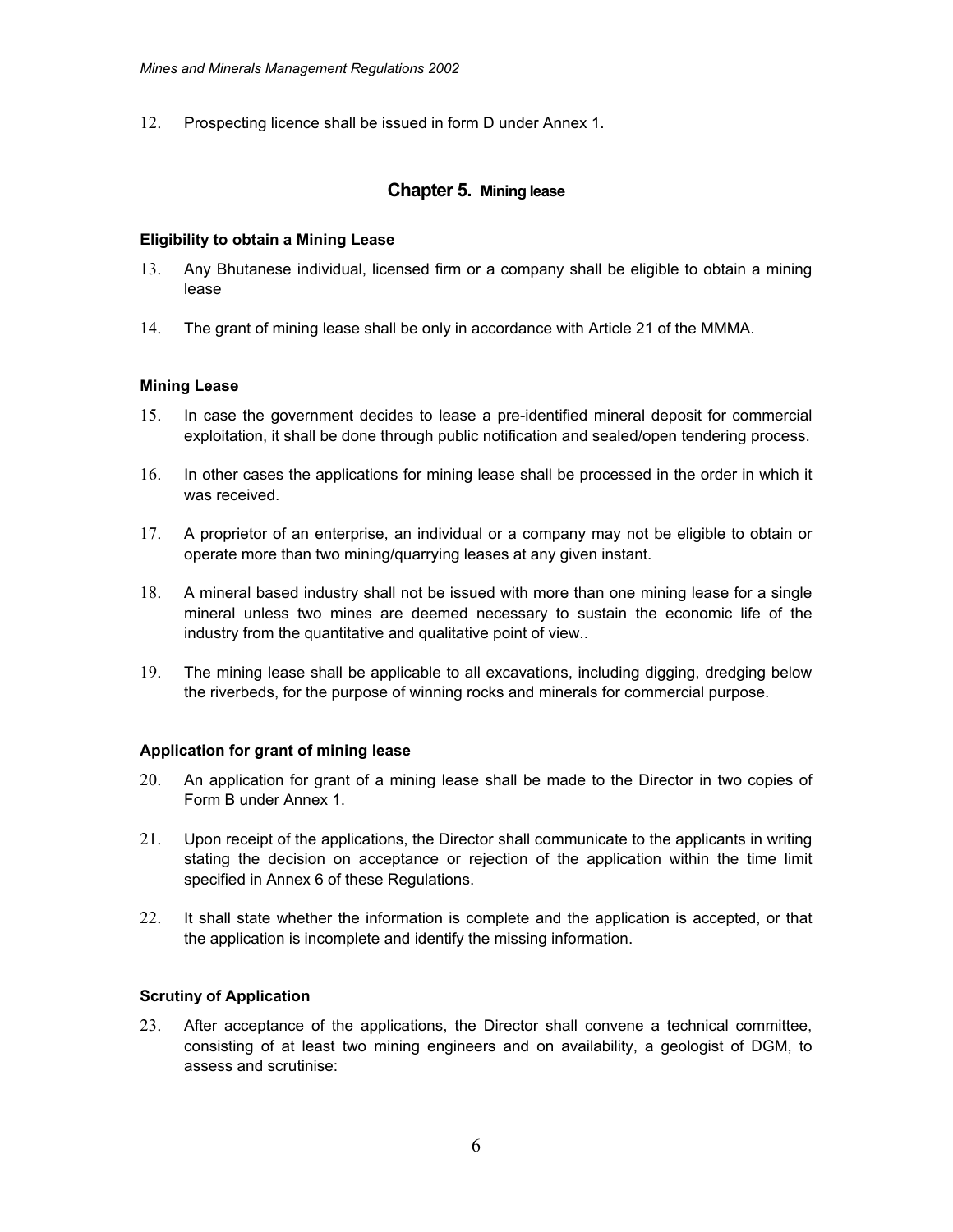- 23.1 The applicant's capability as per Article 21 of the MMMA
- 23.2 That the applicant has operated the earlier leases satisfactorily
- 23.3 The type of mineral required for the applicant's proposed operation
- 23.4 The annual requirement of material
- 23.5 The potential size and extent of the deposit
- 23.6 The possibility of carrying out the proposed mining works with respect to the location, topographical conditions and behavior of the deposit.
- 23.7 The fulfillment of other requirement as per the Form B of Annex I
- 24. The technical committee shall submit its report on its findings to the Director.
- 25. The Director shall review the findings of the technical committee and submit it to the Minister for approval.
- 26. The Director shall then consult with the concerned agencies and seek necessary clearances for issue of mining lease.
- 27. After obtaining necessary clearances, the Director shall communicate to the applicant to carry out Final Mine Feasibility study of the proposed mining activity.

#### **Final Mine Feasibility Study**

- 28. The applicant shall carry out the Final Mine Feasibility study (FMFS) and submit the report to the Director, in accordance with the guidelines given in Annex 2 of the Regulations.
- 29. The Director shall convene a meeting inviting all the concerned agencies at a convenient location, where the applicant shall present the FMFS report in detail for the purpose of scrutiny and approval.
- 30. The FMFS shall be revised after its presentation and five copies of it shall be submitted to the Department for final review and approval.
- 31. Upon approval one copy of the FMFS report shall be returned to the applicant with seal and signature of the Director.

#### **Environmental Clearance**

- 32. The applicant shall submit an application for issue of environmental clearance in Form C of Annex I of these Regulations to the Director, along with the FMFS report in case of new proposals and six months before the expiry of earlier environmental clearance in case of an operating mine.
- 33. The Director shall forward the application in Form C of Annex I to the Secretariat of the National Environment Commission for review and issue of the Environmental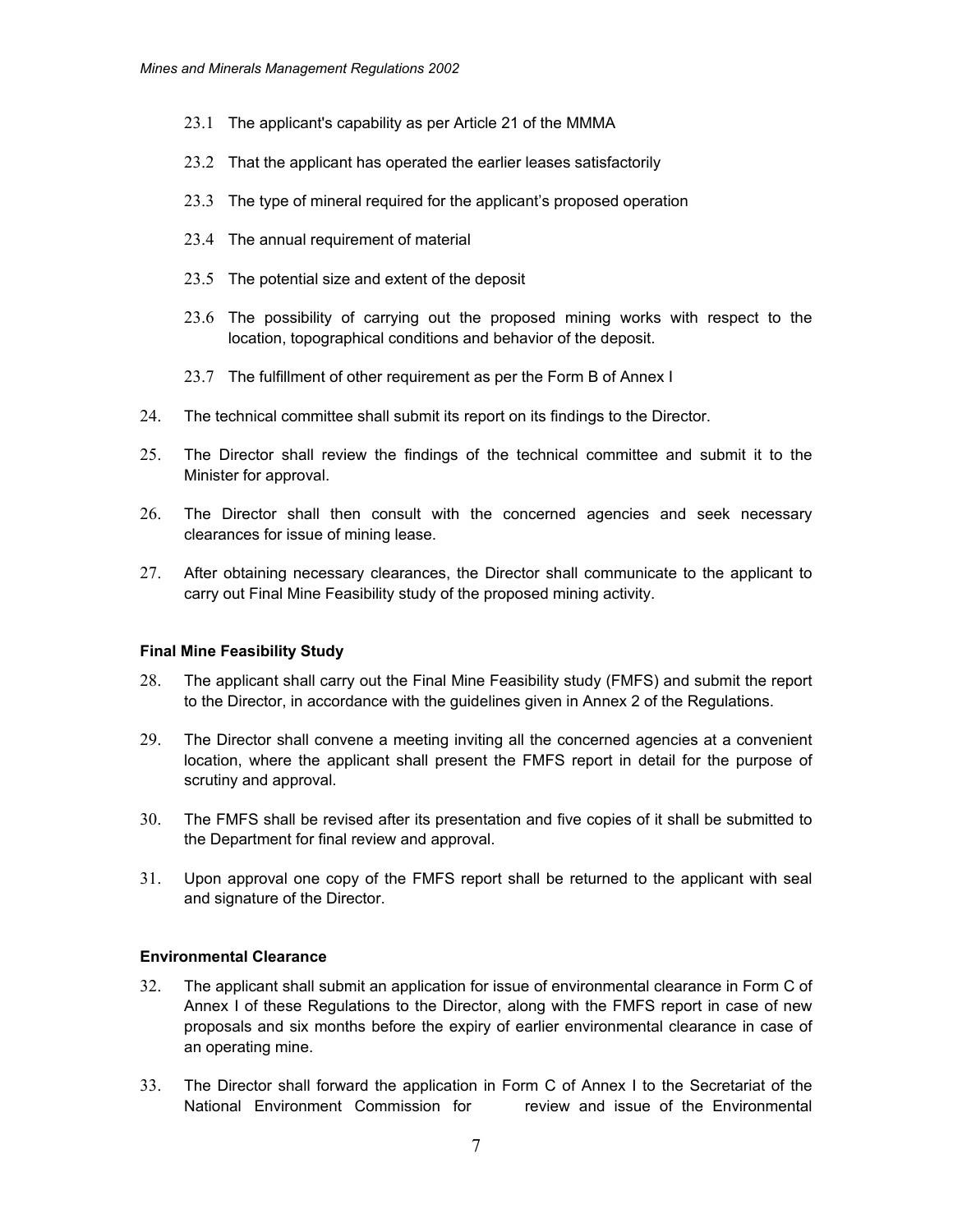Clearance.

34. The Secretariat of the National Environment Commission shall issue the Environmental Clearance, to the applicant through the Director, in accordance with the provisions of Environment Assessment Act 2000.

# **Grant of Mining Lease**

- 35. Upon receipt of all clearances required by law from concerned authorities of the Government under Article 19 of the MMMA, and upon determining that the applicant satisfies the conditions in Article 21 of the MMMA, the Director shall communicate it to the applicant in writing and shall state the basis for the decision.
- 36. The grant of mining lease is confirmed upon signing of lease agreement in Form E of Annex I of these Regulations, which shall start on the first day of calendar quarter falling on 1<sup>st</sup> January, 1<sup>st</sup> April, 1<sup>st</sup> July and 1<sup>st</sup> October.
- 37. A mining lease shall be given and renewed for such period as specified in Annex 4 of these Regulations which shall expire on the last day of calendar quarter falling on  $31<sup>st</sup>$ March,  $30<sup>th</sup>$  June,  $30<sup>th</sup>$  September and  $31<sup>st</sup>$  December.

# **Modification of the application documents**

- 38. An applicant who intends to make a material change to the mining activity shall submit a written request to the DGM to take into account the intended change.
- 39. Within the time limit specified in Annex 6 for response to a request under Section 38 to amend an application, the Director shall:
	- 39.1 If the change is acceptable, issue an order in writing to the applicant allowing the modifications;
	- 39.2 If the change is not acceptable, issue an order in writing to the applicant refusing to allow the modifications.

# **Lapse of the lease**

- 40. When a lessee has not commenced mining operation within a period of two years from the date of grant of the lease or discontinues mining operation for a period exceeding two years, the lease shall lapse automatically.
- 41. The Government, upon written application by the lessee, may determine that the noncommencement or discontinuance was due to reasons beyond the control of the lessee, may revive the lease and modify the terms and conditions.
- 42. An application for renewal of a lease shall be made to the Director at least one year before expiry of the existing lease in Form J of Annex I.
- 43. If the Director refuses to issue or renew a mining lease for the whole or part of the area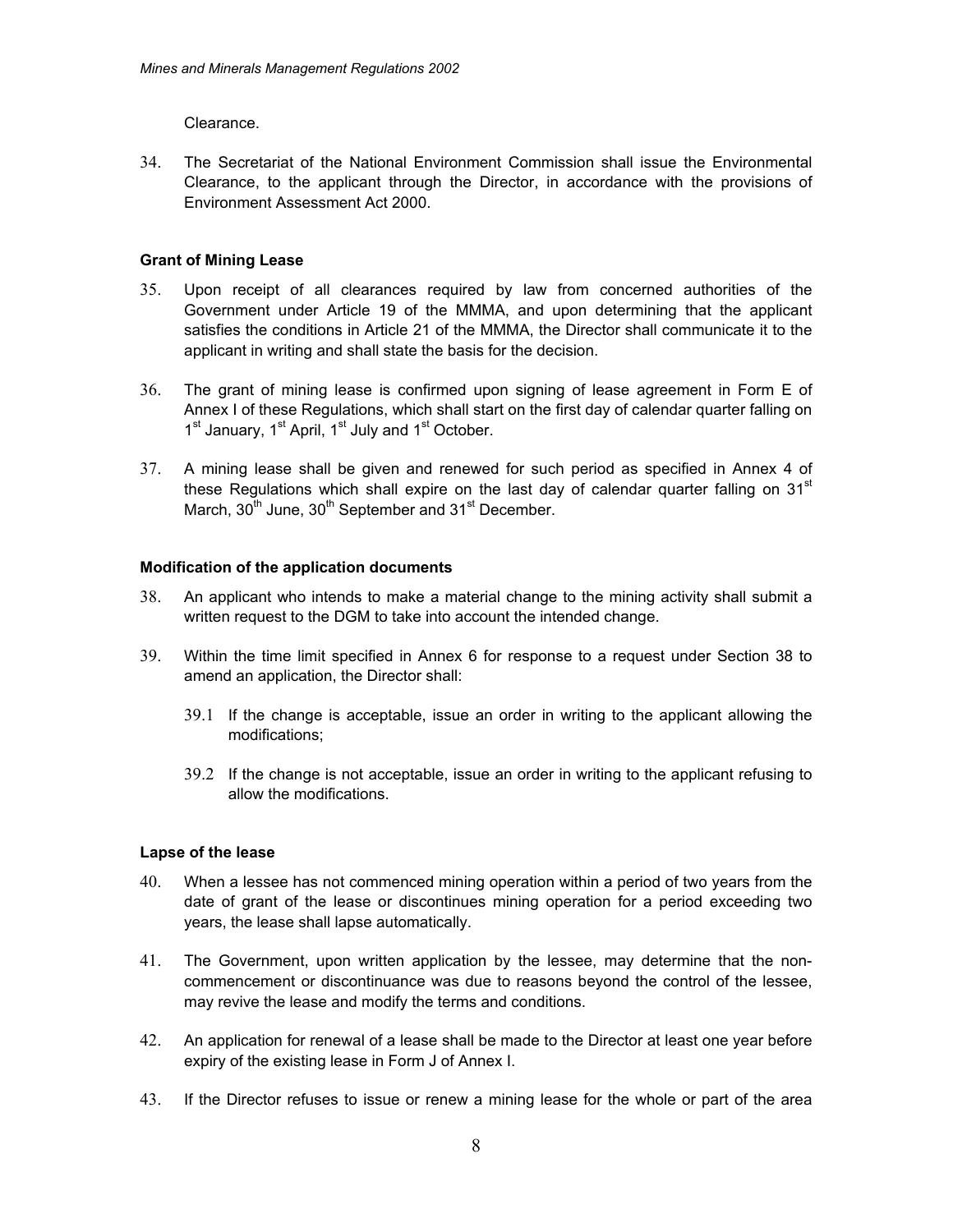applied for, it shall inform the applicant in writing within one week of taking the decision and state the basis for the decision.

### **Suspension, termination, modification by the Government**

- 44. If mining works are not carried out in compliance with the lease agreement and the approved FMFS or the updated and approved FMFS, the National Inspector or Regional Inspector may order the lessee to suspend all or part of the mining operation until compliance with the terms of the lease is restored.
- 45. In case of serious and imminent threat to human health or the environment caused by noncompliance with the lease agreement and the FMFS, the suspension order may be delivered orally on the site by the National Inspector or Regional Inspector, and shall take effect immediately. Within one week, the Director shall issue an order in writing, stating the noncompliance with the lease and the actions that shall be taken to restore compliance, and giving a time limit for the actions to be taken.
- 46. The Director shall inform the lessee in writing, at least three months in advance, of its intent to modify or terminate the lease for the reasons set out in Article 32 of the MMMA.
- 47. Upon receipt by the Director, the information of the suspension, termination or modification of any clearance required for the operation of a mining lease, the Director shall suspend, terminate or modify the mining lease accordingly, and shall immediately inform the lessee in writing, stating the basis of the decision.

#### **Disqualification for grant of a mining lease**

- 48. Any individual, firm or a company shall be disqualified to obtain a mining lease or participate in any form in a mining venture if
	- 48.1 That individual, firm or company has defaulted in complying with the lease terms and conditions and has been penalised for more than two times for a same offense.
	- 48.2 That individual, firm or company has failed to fulfill the terms and conditions of a tender for mining lease after emerging as a successful bidder.

### **Chapter 6. Royalty, mineral and surface rent**

#### **Royalty and mineral rent**

- 49. The lessee shall pay royalty and mineral rent under Articles 42 of the Act, in accordance with the schedule in Annex 5 of this Regulation.
- 50. The royalty and mineral rent payable shall be on the actual quantity of mineral despatched from the mine for each quarter ending on  $31<sup>st</sup>$  March,  $30<sup>th</sup>$  June,  $30<sup>th</sup>$  September and  $31<sup>st</sup>$ December.
- 51. The Minister may amend the rates of royalty and mineral rent set out in Annex 5 of these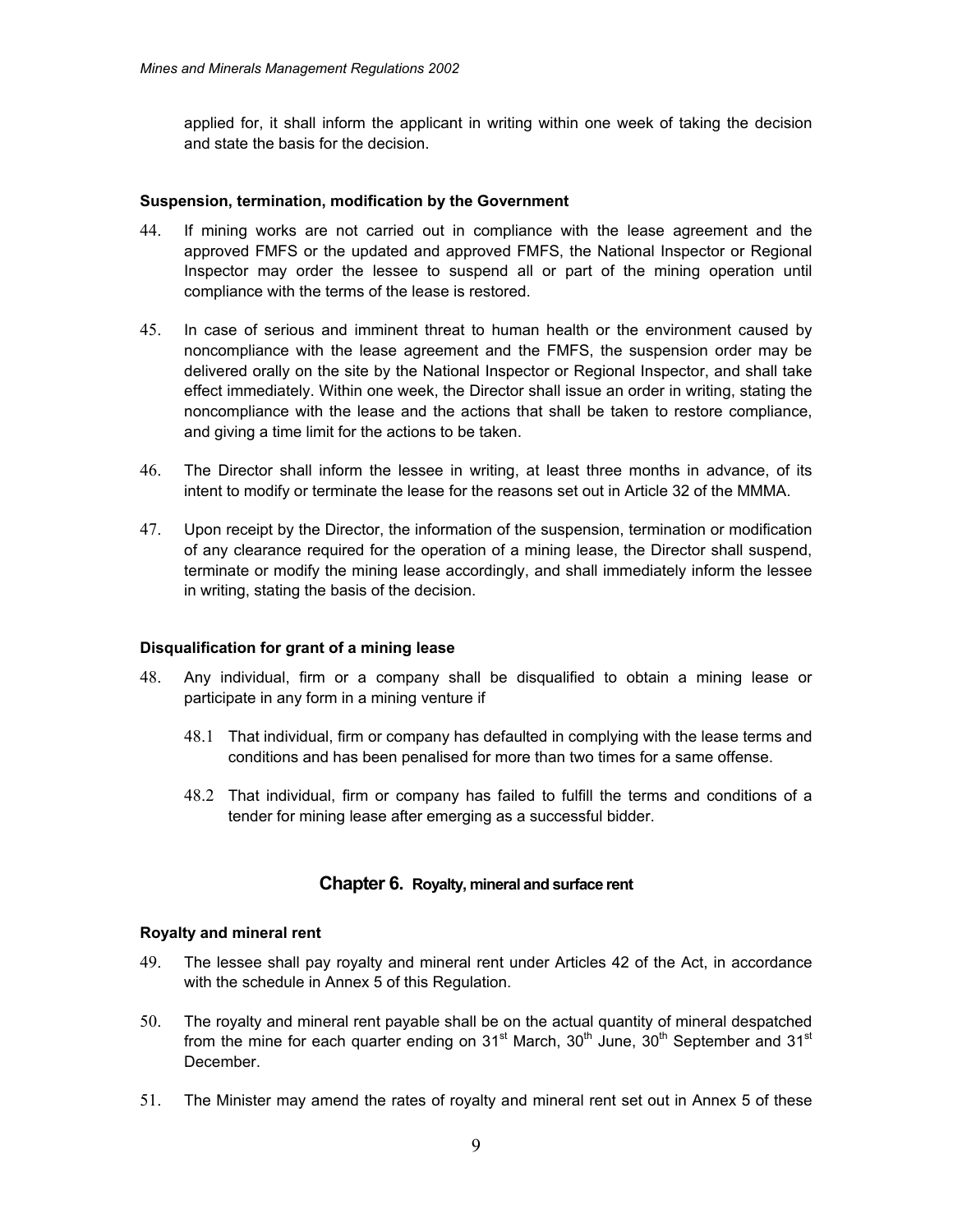Regulations from time to time.

# **Surface Rent**

- 52. The lessee shall pay surface rent for the lease area under Article 43 of the MMMA.
- 53. The surface rent for the government land in the demarcated mining area shall be payable at the rate fixed by the Government.
- 54. If Government is not the surface right holder of any part or whole of the mining area, then the lessee shall pay the surface rent to the surface right holder/title holder as per Section Ka 3(1) of the Land Act, 1979. However, in case of the damage of the standing crops on the land of the titleholder, owing to mining operation, the lessee shall pay the cash compensation and the surface rent to the affected owner, as per the rate fixed by the government from time to time.
- 55. The rate of surface rent may be subject to periodic revision by the Government.

# **Environmental restoration bond**

- 56. The lessee shall deposit an environmental bond to the Government as security for mine reclamation and environmental restoration in the mine and for ensuring that the negative impacts on the surrounding environment are minimised.
- 57. The environmental bond shall be payable proportionate to the amount specified in the approved FMFS in the first month of each lease year during the first half of the lease period and its extensions, if any.
- 58. The payment of environmental bond shall not relieve the lessee from implementing environmental protection measures as per approved FMFS report during the course of mining operation.
- 59. On surrender, termination or the expiry of the mining lease, the Government shall allow the lessee to reclaim the bond, along with any earned interest when it has received certification by the Director that the restoration work in the mine and the surrounding area has been satisfactorily completed.
- 60. If the lessee did not carry out restoration or rehabilitation activities as per approved FMFS during surrender, termination or expiry of the lease up to the complete satisfaction of the Government, the bond with interest shall be claimed by DGM and utilised to cover the costs of restoration of the mining area affected by the mining activities.
- 61. Any difference between the actual cost of reclamation and restoration of the mining area and the amount of the bond deposited shall be returned to the lessee.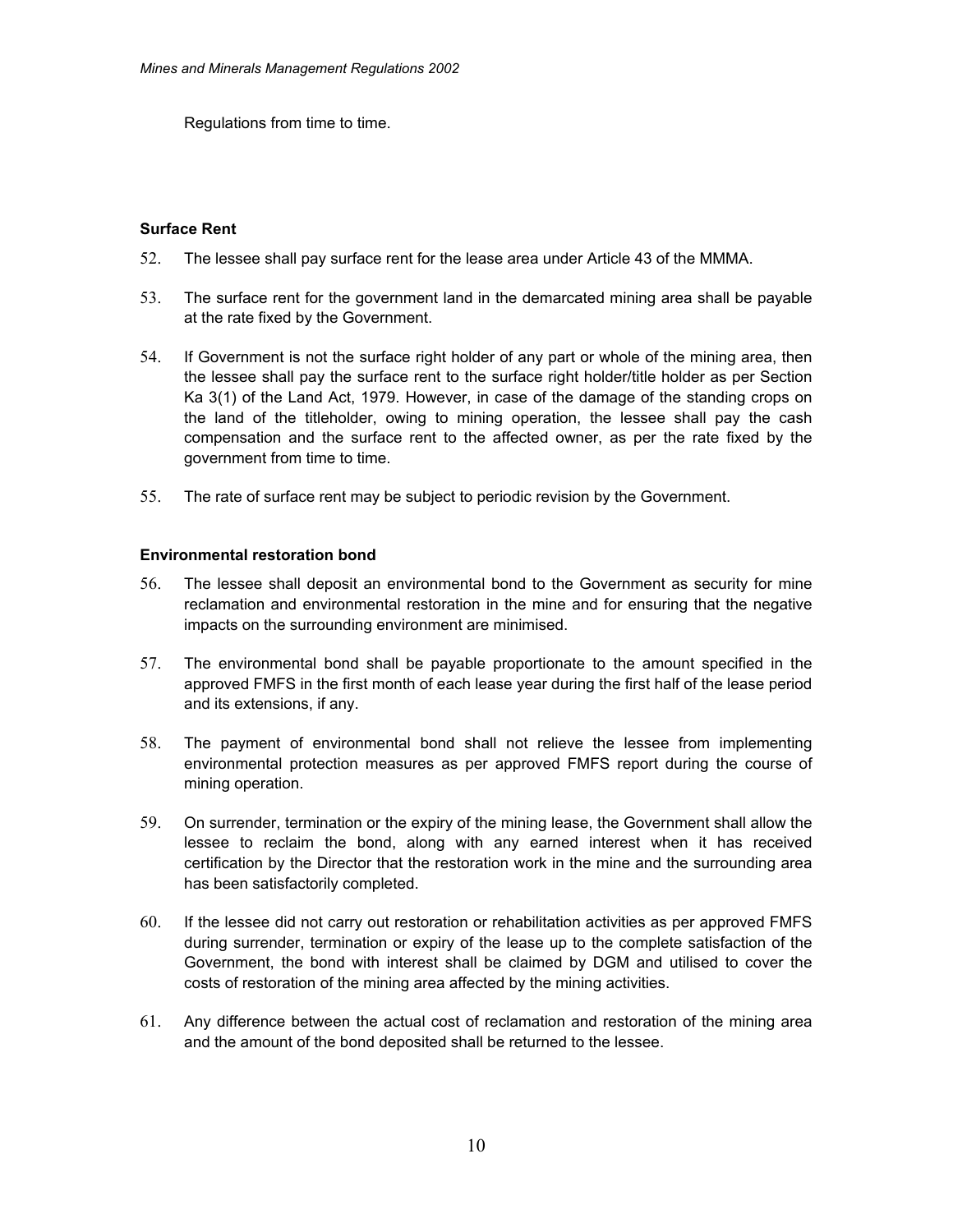# **Chapter 7. The mining operation**

### **Boundary Pillars**

- 62. On the grant of a lease, the lessee shall at his own expense erect and throughout the lease period maintain easily visible and identifiable boundary walls or pillars according to the demarcation to be shown in the plan annexed to the lease.
- 63. Boundary pillars shall be erected at regular intervals, not exceeding 100 metres.
- 64. The boundary pillars shall remain intact till the mining lease expires.

# **Notice for opening or reopening of a mine**

65. The lessee shall inform the DGM in writing at least 15 days in advance of the opening of a new mine or reopening of an existing mine after discontinuance or suspension of operation exceeding three months in Form N of Annex 1.

# **Abandonment /Discontinuance/Surrender**

- 66. The lessee may not abandon/discontinue/surrender a mine or part of a mine during the lease period without prior permission in writing of the Director.
- 67. The lessee shall send a statement of intention to abandon/discontinue/surrender the mine to the Director at least three months in advance. Where abandonment takes place as a result of natural or human forces beyond the control of the lessee, notice shall be sent as soon as possible.
- 68. The notice shall be accompanied by plans and sections on a scale of not less than 1:1000 showing the up-to-date workings and highlighting the environmental protection measures undertaken as well as those remaining to be carried out in the mine. The notification of the lessee's intention to cease operations under Article 28(iv) of the MMMA, shall include the following:
	- Brief description of reasons for closure
	- All current maps, records and reports on current location of workings
	- Summary of remaining reserves
	- Quantity and quality of all stockpiles and waste piles.
	- Description of current production methods, equipment, mine restoration plan and remaining products.
- 69. The Director may, by order in writing before the proposed date of abandonment, prohibit abandonment or allow it with such conditions as he may specify in the order.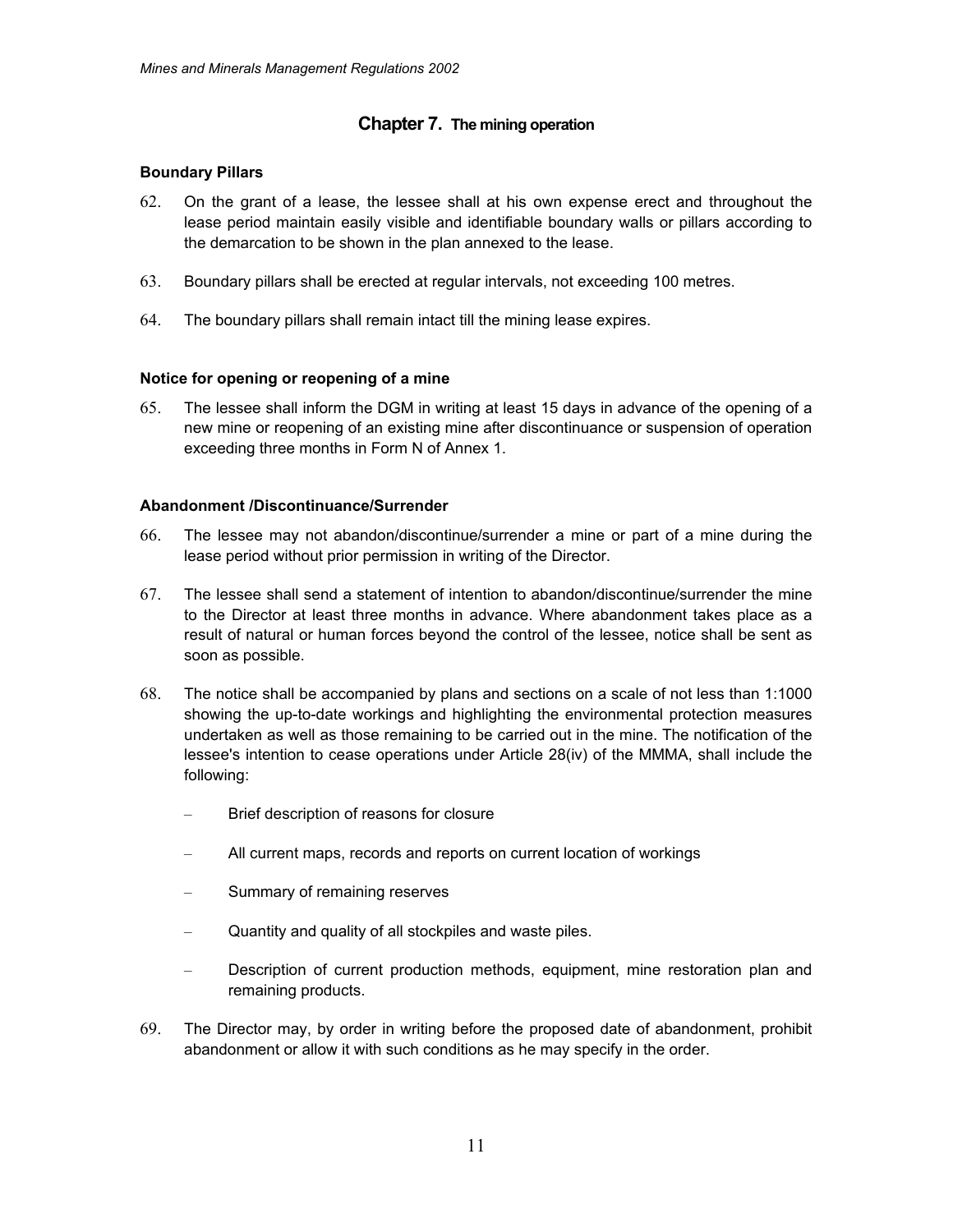### **Transfer of the mining lease**

- 70. The lessee shall apply to the Director in Form K of Annex 1, at least three months in advance of any intent to transfer the rights and obligations of the mining lease to a third party under Article 27 of the MMMA.
- 71. The Director shall examine the proposed transfer and may allow it if the party receiving the mining lease is capable and demonstrates their intent to fulfill the obligations of Articles 28.i and 37 of the MMMA.

### **Mine closure**

- 72. The lessee shall ensure that, at the end of the lease period or at the end of mine life, restoration work is carried out according to the Mine Restoration Plan in the approved FMFS to the satisfaction of the Director.
- 73. Minor changes to the post-mining land use plan can be introduced to take account of changed circumstances, after consultation with concerned persons and organisations and upon approval from the Director.

# **Chapter 8. Management of Mining Operations**

### **Manager**

- 74. The lessee shall appoint a suitably qualified manager to be responsible for the control and daily supervision of the mine under Article 36 of the MMMA as per Section 80 and 81 and his/her appointment shall be approved by the Director.
- 75. The manager shall be the authorized representative of the lessee for compliance with the terms of the lease and, in particular, with the obligation set out in Articles 28, 36 and 37 of the MMMA and these Regulations.
- 76. The manager shall have a minimum educational qualification of Class XII and at least two years experience of working or training in a mine for the mines employing 10 or more persons and his/her appointment shall be approved by the Director.
- 77. The manager shall have a degree in mining engineering and at least two years experience of working in a mine, for
	- 77.1 Large mines employing over 100 persons
	- 77.2 Mechanised mines using heavy earth-moving machinery such as loaders, dumpers, drill machines, excavators etc.

## **Foreman**

78. In mines employing over 10 persons a mine foreman, having a minimum qualification of Class X and at least two years experience of working or training in a mine, shall be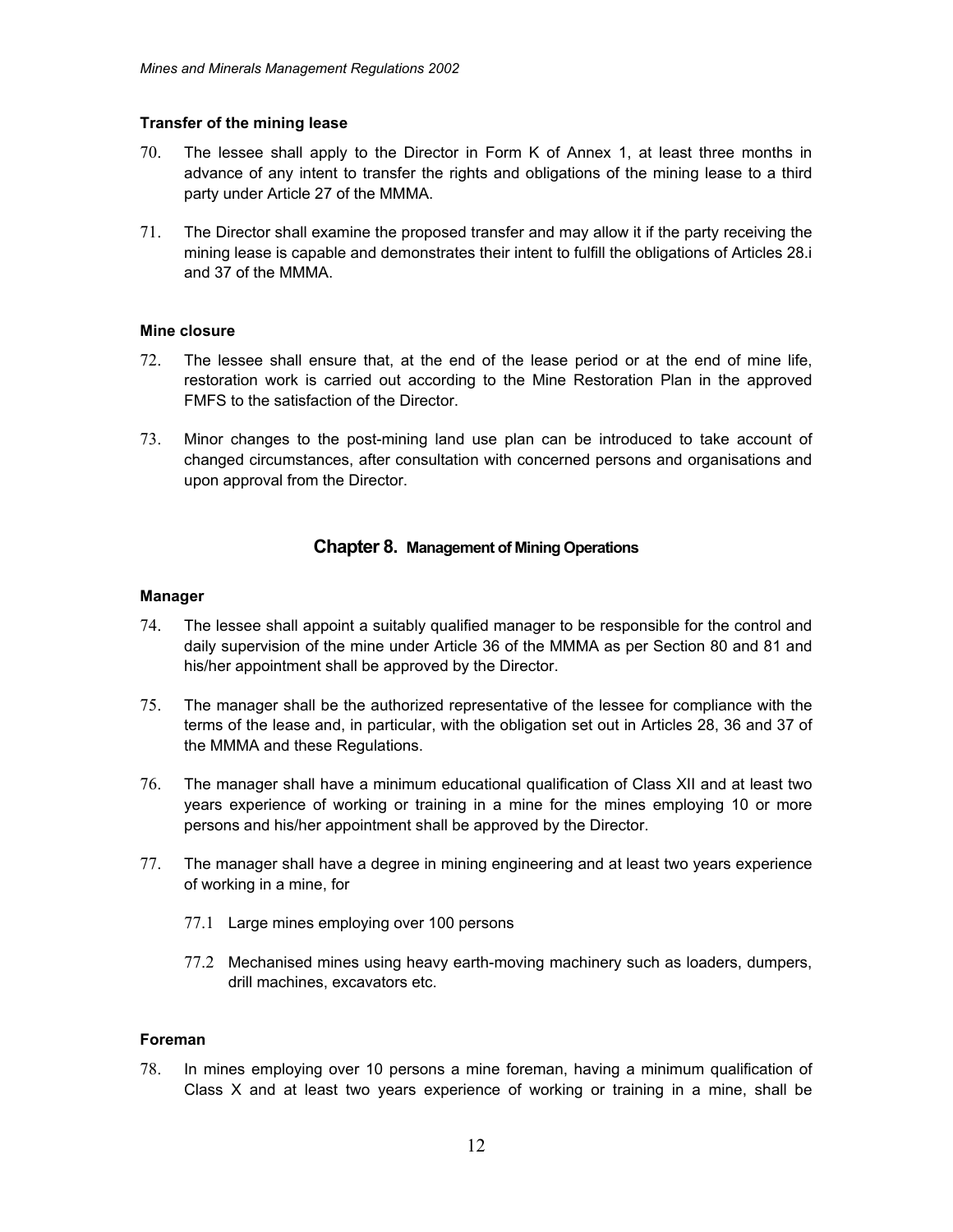employed.

- 79. In mines employing more than 100 persons a foreman, possessing minimum five years of field experience with a certificate course in mining from DGM or outside, shall be employed to assist the manager and to take charge of the mine during the absence of the manager
- 80. In a mine carrying out blasting operations, the foreman shall also possess a blaster's certificate or shall obtain one as soon as possible.

### **Blaster**

81. In mines using explosives for breaking rock, the lessee shall employ a blaster having a shot firer's certificate under Section 68 of the Ministry of Home Affairs Explosives Regulation, 1989.

### **Engineer/engineering supervisor**

- 82. For mines employing more than 100 persons, an engineer or engineering supervisor shall be employed to assist the manager in installation and maintenance of electrical and mechanical equipment.
- 83. The Director may require the lessee to appoint an engineer/engineering supervisor in a mine with fewer workers but with many installed machinery such as crushers, screens, compressors, heavy earth-moving machinery, etc., where such a person is needed to ensure the safe operation of the machinery.

### **Chapter 9. Records, Reports and Notices**

### **Plans and sections**

- 84. The lessee shall keep the following plans and sections on the mine site:
	- 84.1 A key plan on a scale of 1:50000 or larger, showing the boundary of the mining lease and the adjoining area up to a distance of 5 km, contours at not more than 20 m intervals, the natural drainage system, roads and footpaths, land uses, and places of religious or cultural heritage or natural value (e.g. sites of endangered species or biotopes, special beauty, etc.).
	- 84.2 An environment plan of the mining lease and the surrounding area within 1 KM of the mining lease on a suitable scale showing the boundary of the lease, contours at 5 m intervals, natural drainage system, roadways, power transmission line, land use of the area, places of cultural heritage and tourist interest, if any, the location of landslides, if any, the mine workings, area deforested, area covered by dumps, mine infrastructure such as workshop, crusher house, mine office, township, area afforested and mined area reclaimed.
	- 84.3 A working plan showing details of the mine workings and every surface feature within the boundary of the mine leasehold on a scale of 1:500, 1:1000 or 1:2000, as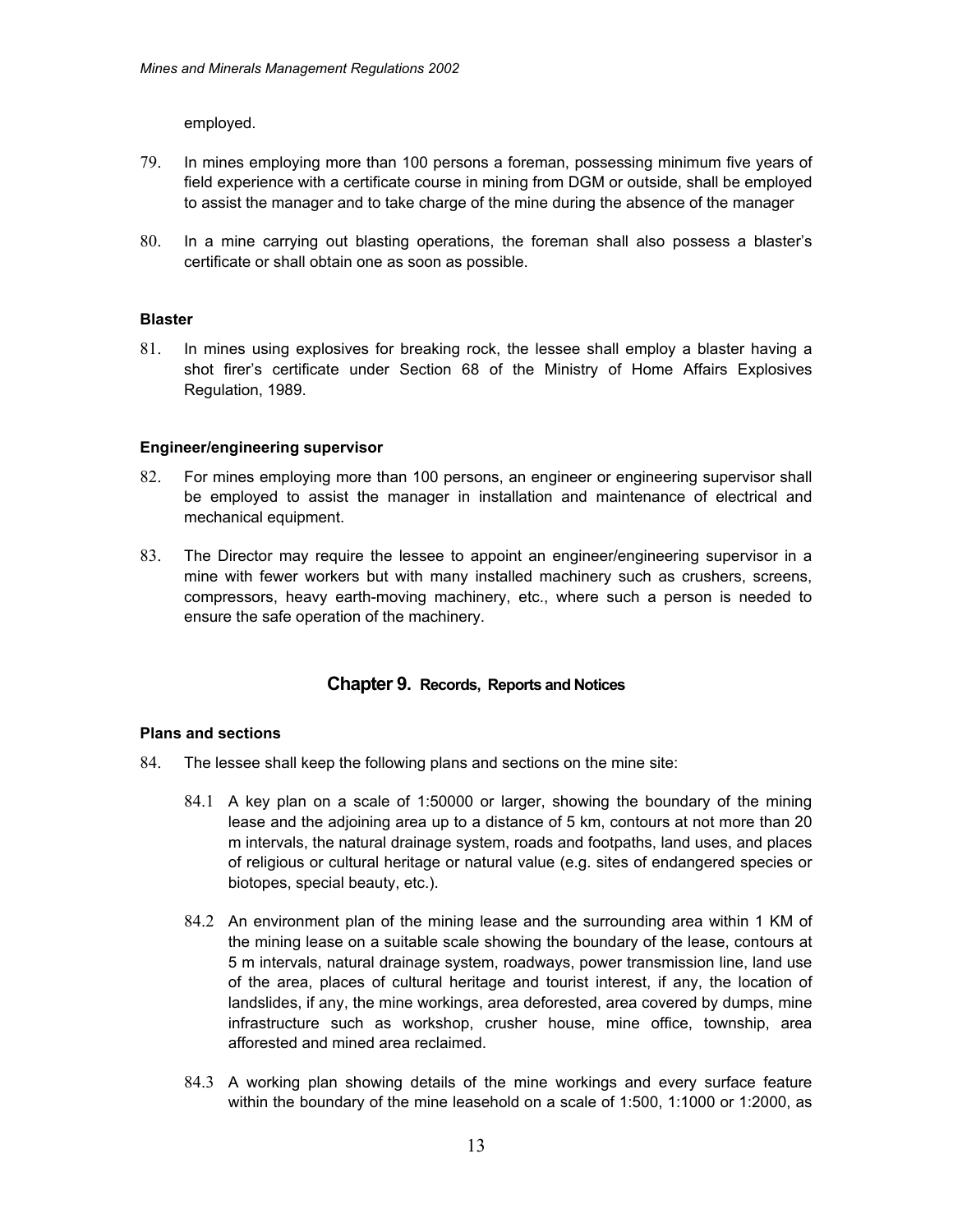appropriate.

- 84.4 A transverse section or sections of the workings indicating the topographical surface, the dip and thickness of the mineral deposit and other strata, faults and folds and benches in the overburden, mineral and soil dumps, if any.
- 85. All plans and sections submitted under this Regulation shall clearly show the name of the mine, the name of the lessee, the purpose for which the plan or section has been prepared, the true North, and the scale of the plan.

### **Records of the mine**

- 86. The lessee or the manager shall keep and maintain in the mine office, the up-to-date records of the mine which shall include records on;
	- 86.1 Excavation and disposal of overburden and inter-burden waste, top soil and low grade mineral,
	- 86.2 Mineral raised, stockpiled or despatched to its destinations,
	- 86.3 All workers deployed, mandays worked, wages of workers, and age, gender and nationality of workers,
	- 86.4 Machinery and equipments, their performance, fuel and lubricant consumption,
	- 86.5 Blast-hole drilling and explosives,
	- 86.6 Accidents,
	- 86.7 Health and safety measures,
	- 86.8 Environmental protection measures, and
	- 86.9 Others not yet specified.

#### **Report on minerals prospecting**

87. The prospecting licensee shall submit to the Director the half yearly progress report and a final report of the work giving details of the findings.

#### **Monthly report**

- 88. On or before the 15<sup>th</sup> day of each month, the lessee shall submit to the Director a monthly report on employment, machinery, etc. of previous month in Form L, Annex I.
- 89. The Despatch Inspector assigned to the mine shall submit the monthly raising and despatch statement, in Form G of Annex I based on the mineral despatch done through Form F of Annex 1.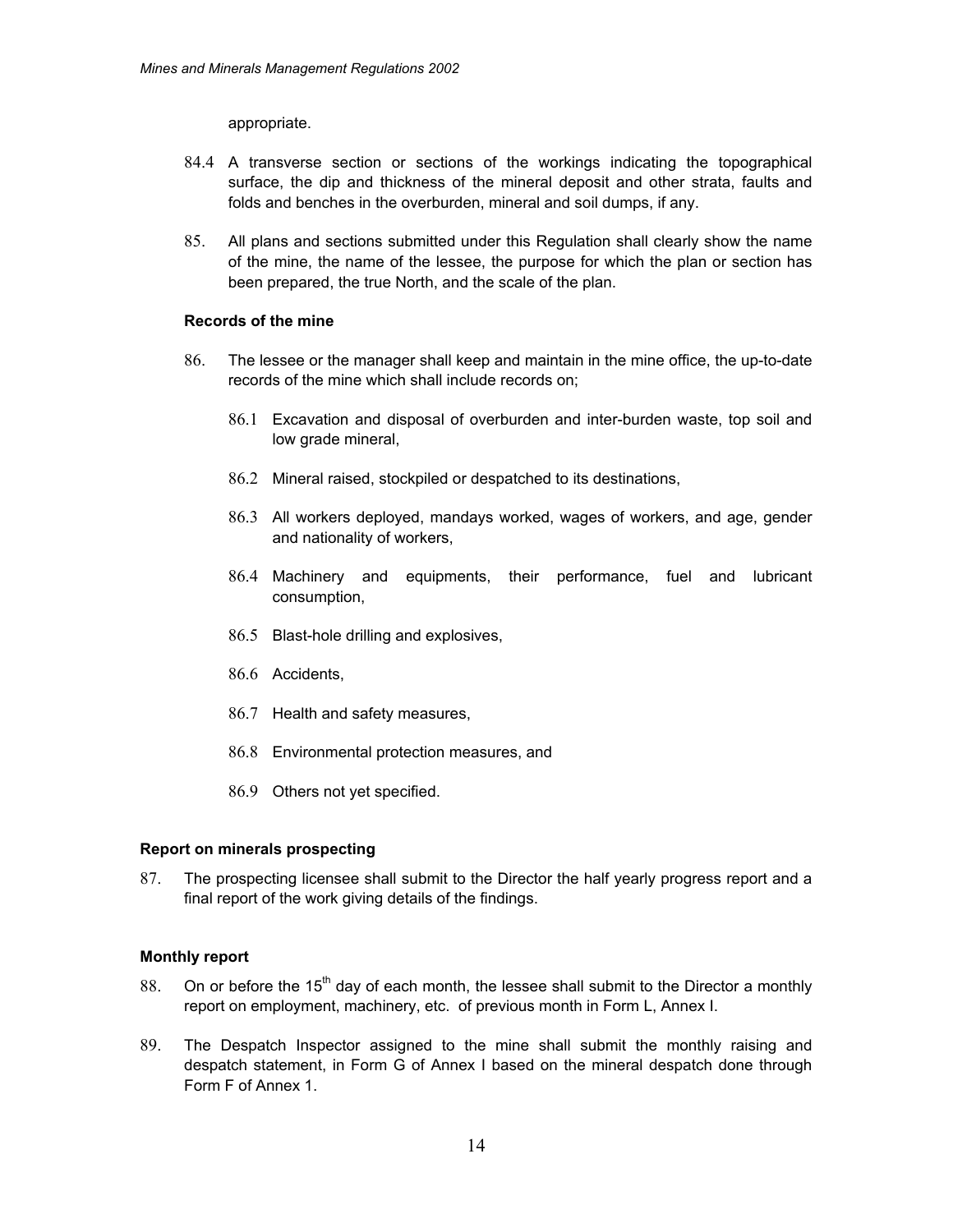### **Quarterly report**

90. On or before the  $15<sup>th</sup>$  day of the month following a quarter of the year, the lessee shall submit to the Director a quarterly report in Form H, Annex I for the four quarters.

### **Annual report**

- 91. Each year, on or before the 31st day of March, the lessee shall submit to the Director an annual report for the preceding year in Form I, Annex I.
- 92. The FMFS shall be reviewed and updated annually, and modifications shall be communicated to the DGM in the annual report under Section 91 of these Regulations.
- 93. If a mine is abandoned, or the mine lease is transferred, or upon termination or expiry of the mining lease, the report under Section 91 shall be submitted within one month of the abandonment or change of lessee, or within three months of termination or expiry, as the case may be.

### **Notice of change in employment**

94. When a new manager, engineer, surveyor or foreman is appointed, or when the employment of any manager, engineer, surveyor or foreman is terminated for any reason, the lessee shall inform the Director within two weeks.

#### **Change of name of mine and address**

95. The lessee shall inform the Director in writing of any change in the name or address of the mine within one week of the change.

### **Chapter 10. Monitoring, offences and sanctions**

#### **Inspection and Monitoring**

- 96. The DGM shall inspect and monitor all leased mines at least once every six months and may also conduct spot checks, as frequently as necessary.
- 97. An officer who enters property under Section 96 shall, upon request, provide proof of identity to any person on the site.

### **Powers of Inspectors**

- 98. The Director shall appoint such officers possessing the prescribed qualifications to be Inspectors for the purpose of enforcing the MMMA and Regulations.
- 99. An Inspector may:
	- 99.1 Call for and examine all reports, registers and records required to be maintained by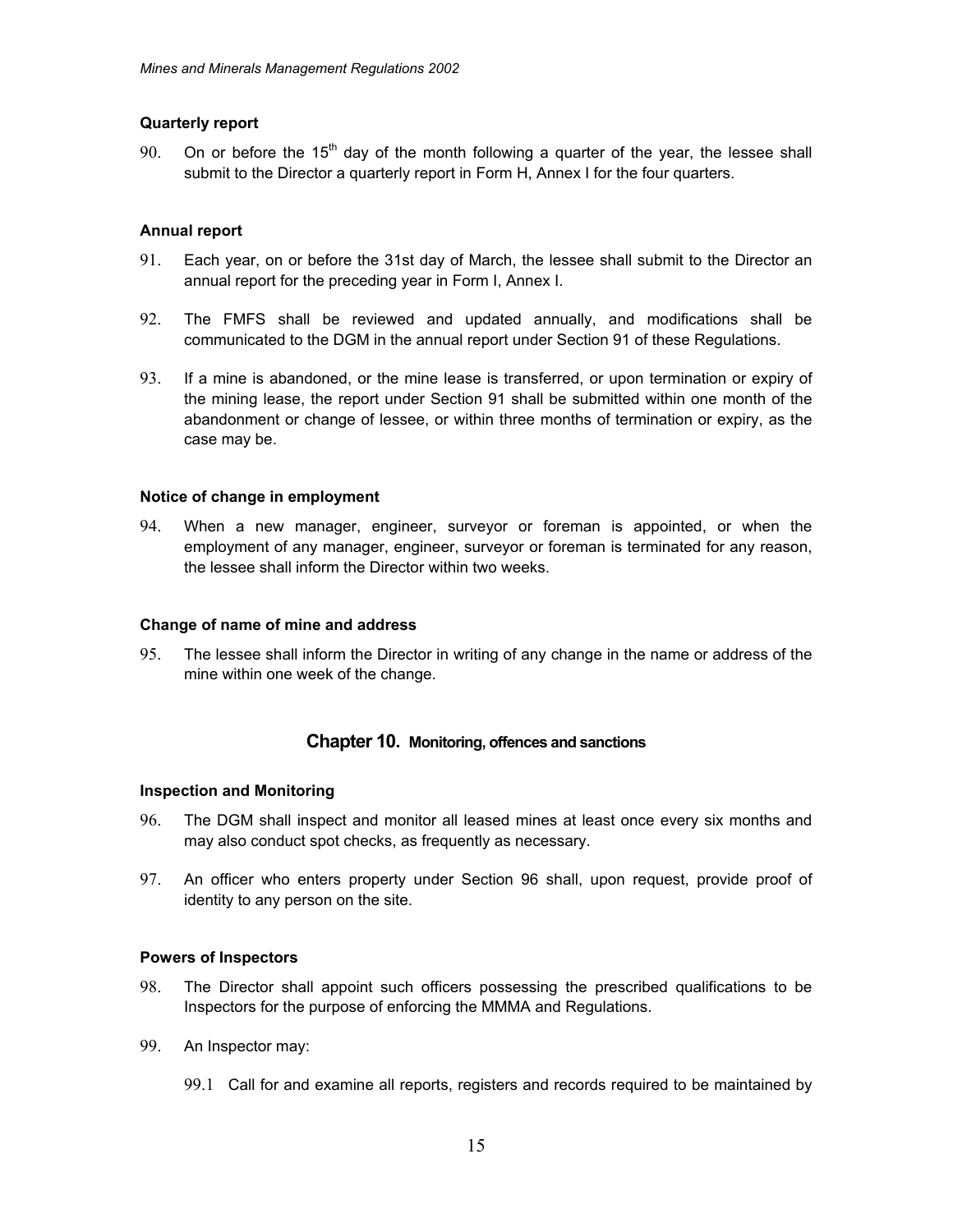all holders of a mining lease.

- 99.2 Visit, enter, inspect and examine, with or without previous notice, all facilities related to operation directly or indirectly related to a mining lease.
- 99.3 Investigate the circumstances surrounding an accident, dangerous occurrence, or activity connected with the health and safety of workers or the public.
- 99.4 Take measures either immediately or by subsequent notice, up to and including the closure of part or all of a mine, where the workings are not being carried out in accordance with the provisions of the MMMA and with the approved plans required by these regulations, such measures to be provided in writing to the person in charge of the operation at the time such action is deemed necessary by the inspector.
- 99.5 Take samples of any material in or discharged from any mine processing facility.
- 99.6 Examine orally any person supposed to be acquainted with the facts and circumstances of any activity being examined or investigated under the Act.
- 99.7 Take any other actions under the MMMA and regulations for the purpose of monitoring and enforcing the environmental terms of a prospecting license or mining lease.
- 99.8 Upon producing official identification, stop and search any conveyance suspected of carrying mineral illegally which is defined as an offence under the Act.
- 99.9 Prepare and distribute notices approved by the Director regarding either general or mine-site specific details on proper procedures and precautions for good and safe mining practices, environmental standards and worker and public health and safety, such notices to have the legal status of regulations. The lessee shall keep such notices posted in one or more conspicuous places at the mine.
- 99.10 Exercise such other powers as may be authorized by the Government in this behalf,
- 100. All powers conferred by this Regulation to Inspectors shall be exercised in such a manner as to avoid unreasonably impeding or obstructing the legitimate working of the mine.

### **Qualifications of Inspector**

- 101. Officers appointed by the Director, as National Inspectors and Regional Inspectors, shall hold a degree in either mining engineering or geological sciences from an educational institution recognized by the Government.
- 102. Officers appointed by the Director, as Despatch Inspectors shall complete prescribed training and apprenticeship requirements.

#### **Compliance orders**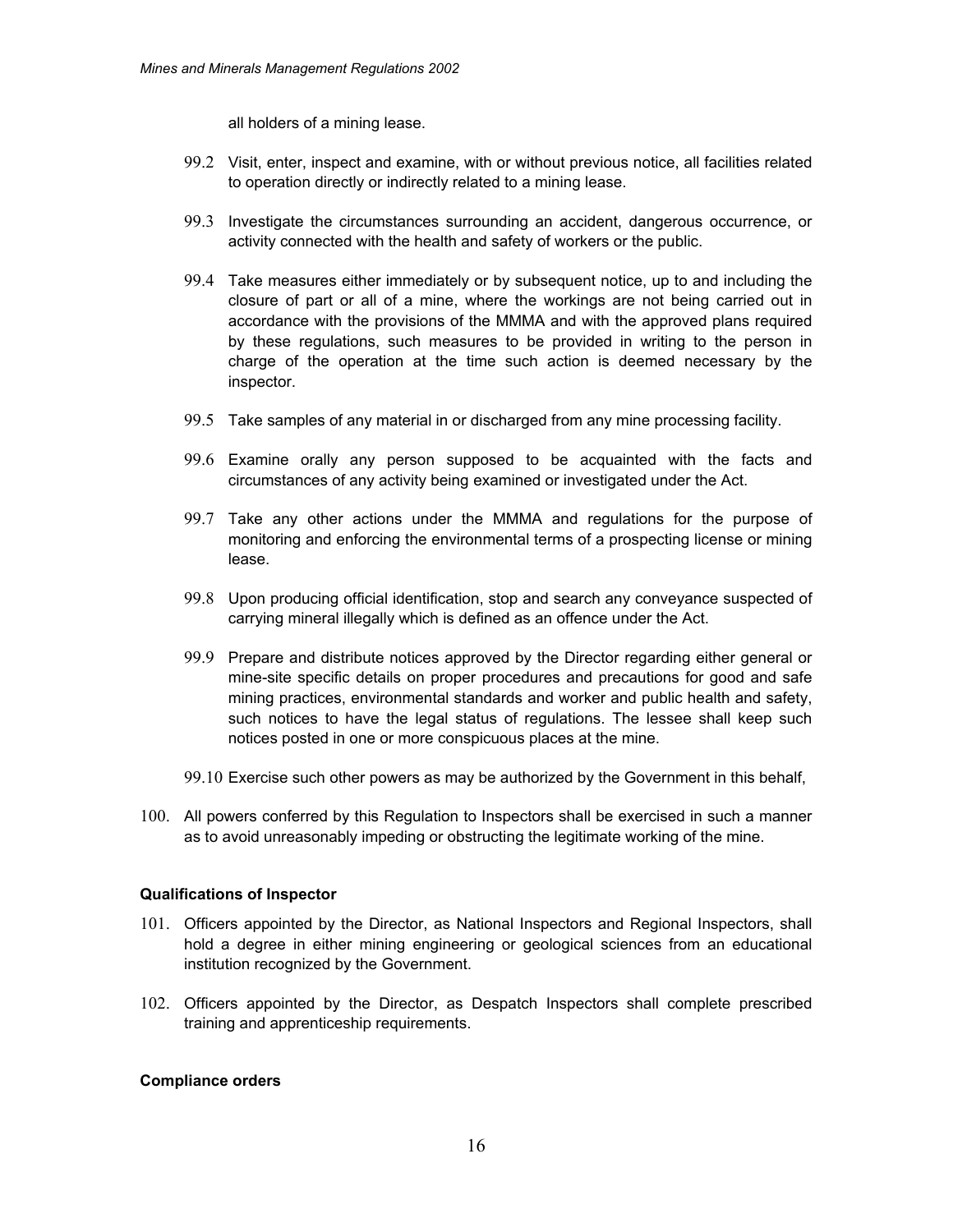- 103. If the DGM determines that an offense is being committed or has been committed under Articles 32 or 45 of the MMMA, the Director shall issue an order in writing directing the prospecting licensee or mine lessee to comply with the order.
- 104. The order shall state the sanctions and basis for their imposition. It shall give the contact details of the responsible official, and state that the decision may be appealed, within the time limit given in Annex 6, to the Director or Minister under Articles 48 of the MMMA.
- 105. The Director may give the mine lessee the opportunity to make a compliance agreement in writing, wherein, the lessee shall undertake to comply with the FMFS and other terms of the mining lease within the time limit and on the terms specified in the agreement.
- 106. The Director may issue a separate order concerning:
	- 106.1 Matters not covered by the agreement;
	- 106.2 The consequences of non-compliance with the agreement;
	- 106.3 Matters not covered by the agreement, if additional facts relevant to the agreement were not known to the DGM at the time of the agreement.
- 107. A lessee who enters into a voluntary compliance agreement with the DGM under Section 105 and who complies fully with the agreement, does not commit an offense under the paragraph of Articles 32 or 45 of the MMMA.

### **Compensation and Sanctions**

- 108. The determination of liability and sanctions for offenses committed under Articles 32 or 45 of the MMMA shall take the following factors into account:
	- i. Magnitude of the offense
	- ii. Frequency of the offense
	- iii. The culpability of the offender
	- iv. The extent of the achieved or intended economic advantage from the offense.

### **Remedies**

109. A sanction for an offence under the Act does not relieve a person from other liability under law.

#### **Administrative appeals**

110. Any decision or order taken against the applicant or lessee under the MMMA and subsidiary regulations shall state that the person has the right to appeal within a specified time limit, and shall give the name and contact details of the person and office to which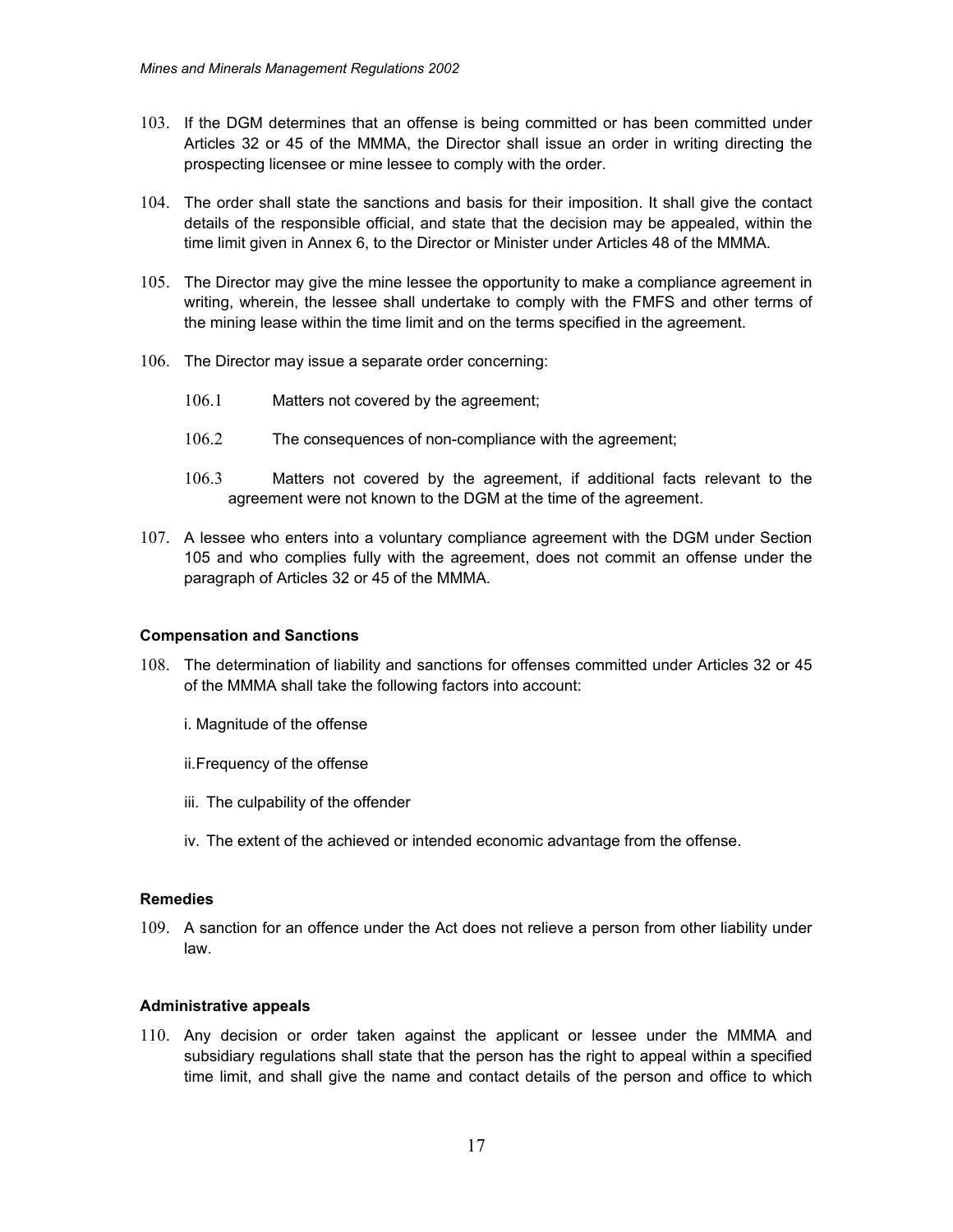appeal may be made.

- 111. Such appeal, if not resolved amicably by the Director within 60 days, may be transmitted to the Minister.
- 112. The Minister shall notify the appellant of receipt of the appeal and the action to be taken regarding investigations and arbitration procedures, within 30 days of official receipt of the appeal from the Director.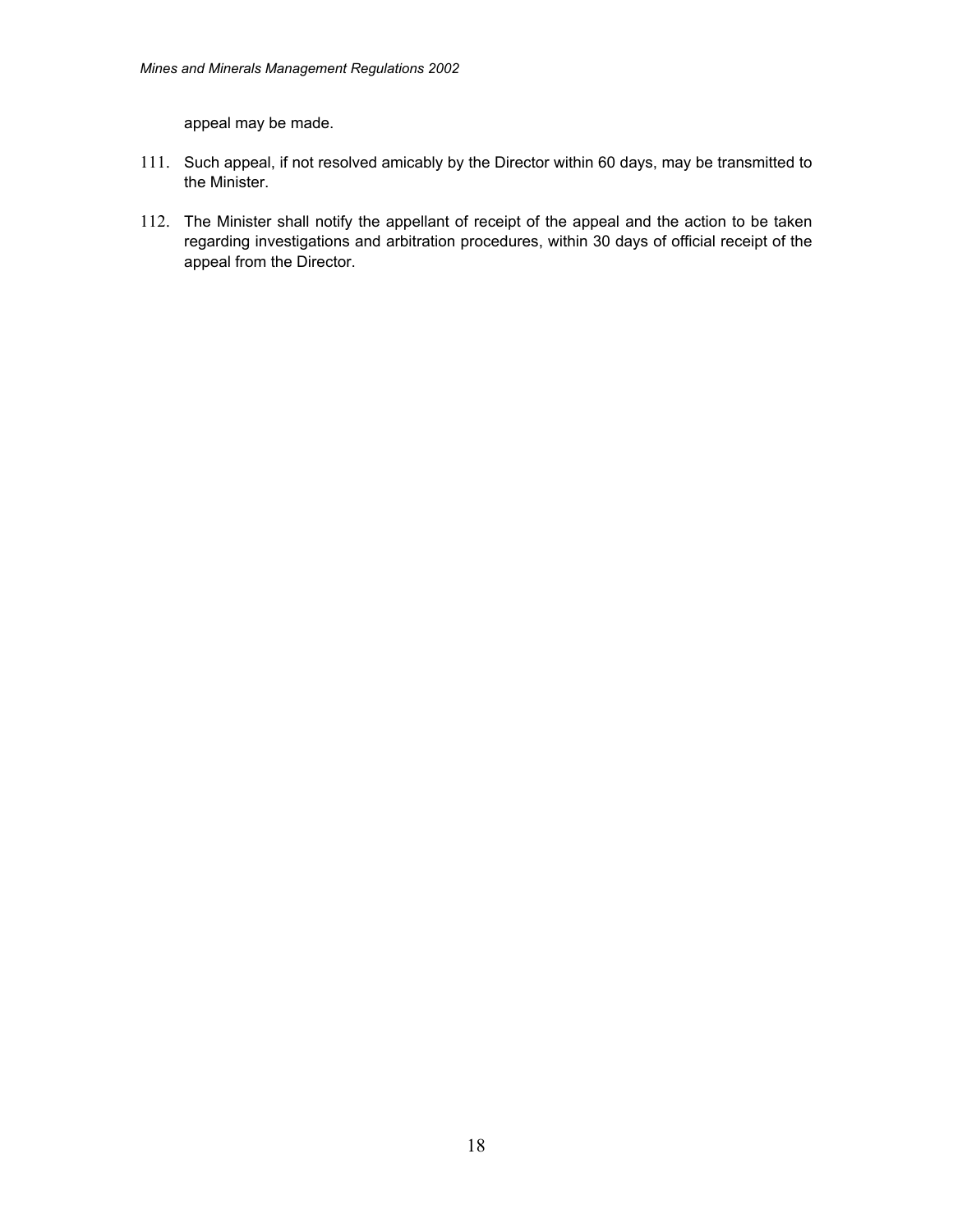# **PART 2. OCCUPATIONAL HEALTH, SAFETY AND ENVIRONMENT**

# **Chapter 11. Explosives**

### **General requirements**

- 113. All transport, storage and use of explosives on the site shall be carried out in compliance with the Ministry of Home Affairs Explosives Rules, 1989.
- 114. Any explosive brought into a mine shall be in a well constructed and securely locked container made of heavily galvanized iron or steel. The blaster shall keep the keys to the containers on his person throughout his shift and relinquish them to the manager at the end of the shift. A container for detonators may not be constructed of metal or other conductive material.
- 115. Detonator shall not be kept in a container that contains other explosives.

# **Use of explosives**

- 116. No explosive may be used in a mine except that provided by the lessee.
- 117. A detonator may only be taken out from its container when it is required for immediate use.
- 118. The preparation of charges and the charging and stemming of holes shall be carried out by or under the personal supervision of the blaster.
- 119. Only the blaster may fire the shots.
- 120. The blaster shall be provided with wooden rods for stemming shot holes, a pair of suitable crimpers for crimping detonators, a pricker made of wood or of a non-ferrous metal for priming cartridges, and a knife for cutting off fuses.
- 121. In case of electric shot firing:
	- 121.1 The shot shall only be fired by means of a suitable shot firing apparatus.
	- 121.2 The blaster shall keep the key of the shot firing apparatus in his person throughout his shift and relinquish it to the manager at the end of the shift.
	- 121.3 When multiple shots are to be fired at the same time, the circuit shall be tested for electrical resistance or continuity before it is connected to the firing apparatus
- 122. Before a shot is charged, stemmed, circuit tested or fired:
	- 122.1 The blaster shall ensure that all persons in the vicinity have taken proper shelter.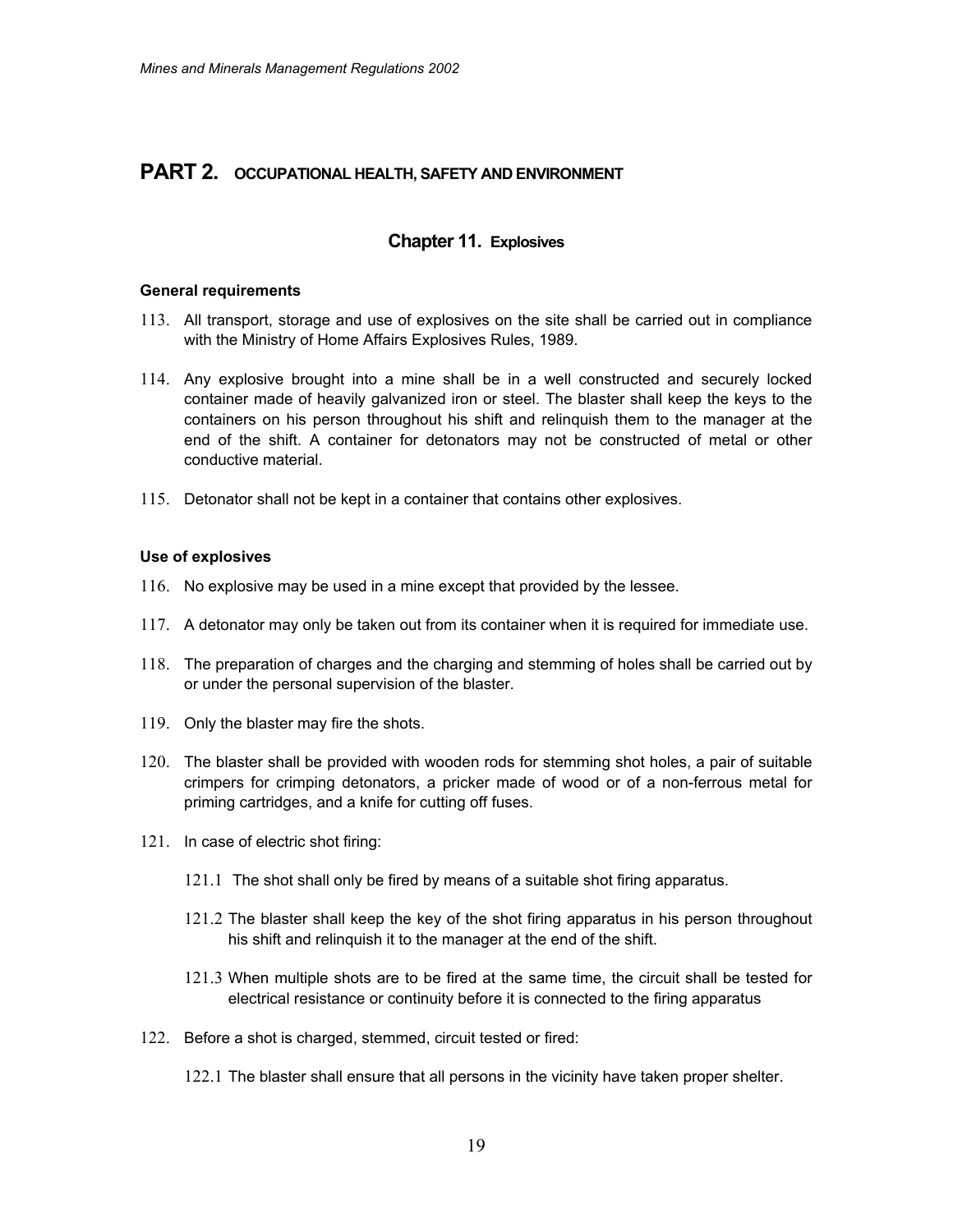- 122.2 He shall give sufficient warning, by an efficient system of signals or by other means approved by the manager over the entire danger zone of 500 metres radius from the place of firing that a blasting is going to take place.
- 123. Adequate shelters shall be provided when the workings offer insufficient protection against fly rock.
- 124. An all-clear signal shall be given after shots have been fired, except in case of a misfire.
- 125. Where a public road lies within the 500 m radius of the danger zone from the blast holes, guards shall be posted at appropriate places to prevent persons and vehicles coming within the danger zone during the blasting period.

### **Misfires**

- 126. When a misfire occurs in a mine, indicated by the counting of exploded shots in case of fuse blasting, or observed by the blaster from other indications in case of electrical or detonating cord blasting, no person shall enter the place of blasting until 30 minutes in case of fuse blasting and 5 minutes in case of electrical or detonating cord blasting after the firing of shots. The place of the misfire shall be marked by a red flag to indicate it as a danger zone.
- 127. In the event of a misfire, the following procedure shall be followed:
	- 127.1 The tamping may be sludged out with compressed air or water under pressure and the hole may be reprimed and fired.
	- 127.2 When the misfire is due to a faulty cable, or is due to a faulty connection in case of electrical firing, the shot may be fired again after the defect has been rectified.
	- 127.3 Where the steps in Sections 127.1 and 127.2 have not been successful, another shot may be fired in a relieving hole where practicable. The relieving hole shall be drilled at least 30 cm away from and parallel to the misfire hole.
	- 127.4 After the relieving hole has been fired, a careful search shall be made for cartridges and detonators amongst the material brought down by the shot.
	- 127.5 Before leaving the mine, the blaster shall inform the foreman and the manager of the misfire that has occurred; when a misfired shot has not been relieved or re-blasted, he shall also inform the officer of the next shift before he leaves the mine.
	- 127.6 The blaster shall record every incident of misfire in a bound-paged book kept for that purpose.
- 128. The manager shall ensure that utmost care is exercised when working is carried out in the mine in an area where the presence of a misfired hole has been reported and the hole has not been relieved.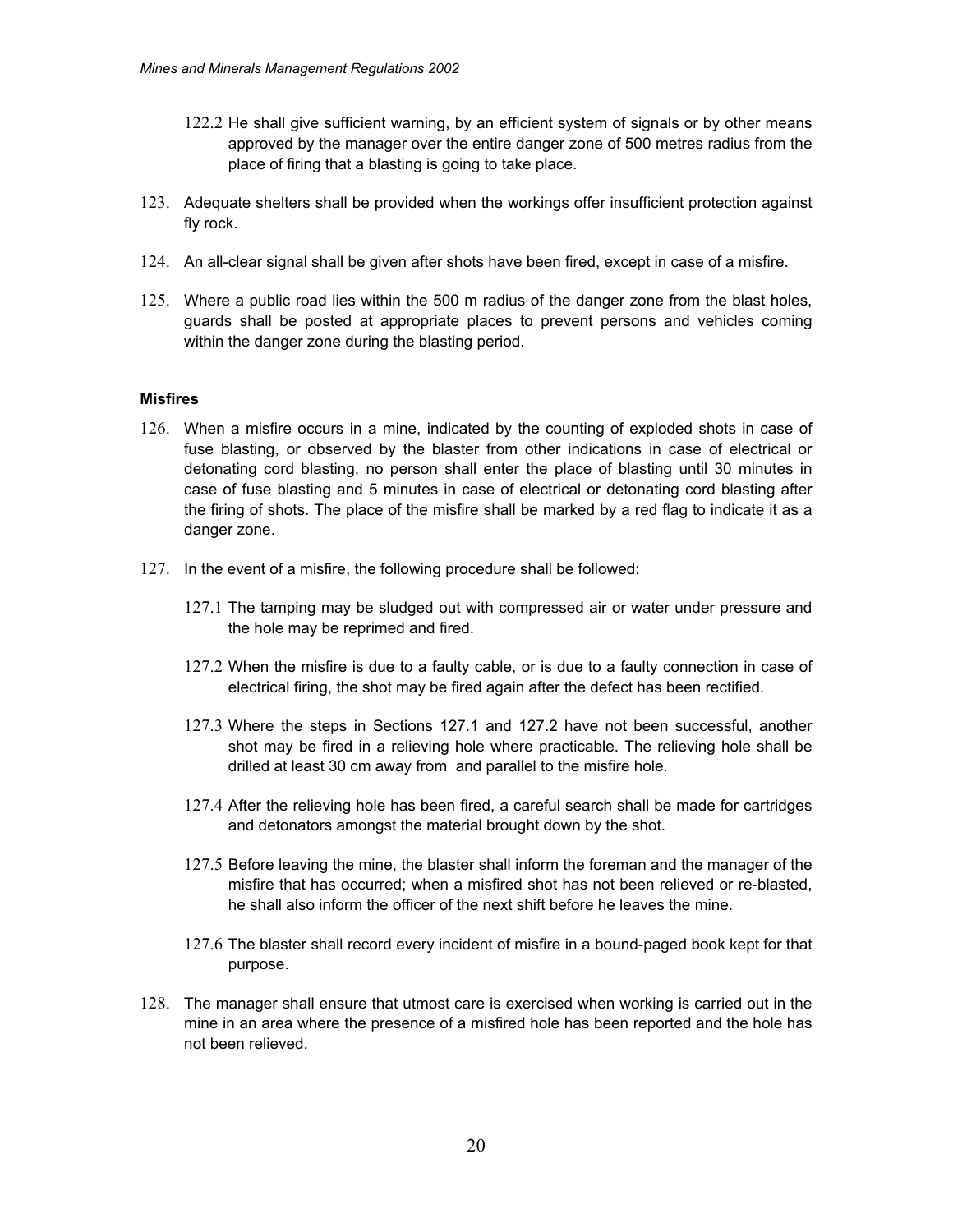### **Chapter 12. Machinery and plant**

- 129. Only properly trained and certified persons may operate or supervise the operation of machinery on the site of the mine. The operator of heavy earth moving machinery shall possess an operating certificate duly certified by mechanical in-charge and manager of the mine.
- 130. Every air receiver forming part of a compressed air plant shall be fitted with a safety valve and an air gauge, which shows pressure in excess of the atmospheric pressure.
- 131. Moving parts of any machinery, which can pose danger to the workers, should be adequately fenced while in use. Adequate precautions shall be taken while the guards are removed for carrying out any examination, adjustment or repair.
- 132. Loose outer clothing may not be worn in close proximity to any moving machinery.
- 133. A competent person shall, at least once a week, make a thorough inspection of all machinery and plant in use and shall record the result in a bound-paged book kept for the purpose.
- 134. When heavy earth-moving machinery is used in a mine, the lessee shall maintain a log book for each machine showing the hours in use and idle, the reason for idleness, consumption of fuel/energy and lubricants, and the output of the machine during the corresponding working hours.

### **Chapter 13. Accident Prevention and response**

#### **Protective clothing and equipment**

- 135. The lessee shall ensure that any person entering a mine site shall wear a helmet and protective footwear.
- 136. The lessee shall supply, free of charge, a helmet and protective footwear to any person who works in the mine site. This shall be replaced when damaged or worn.
- 137. The regional inspector may ask the lessee to supply other protective equipment such as gloves, goggles, ear plugs, dust respirators, etc., to any worker or a group of workers who are exposed to special hazards at work.

### **Notice of accidents**

- 138. Whenever there occurs in or near a mine:
	- An accident causing loss of life or serious bodily injury in connection with mining works, or,
	- An accident due to explosives or bursting of equipment containing compressed air or other substance at high pressure,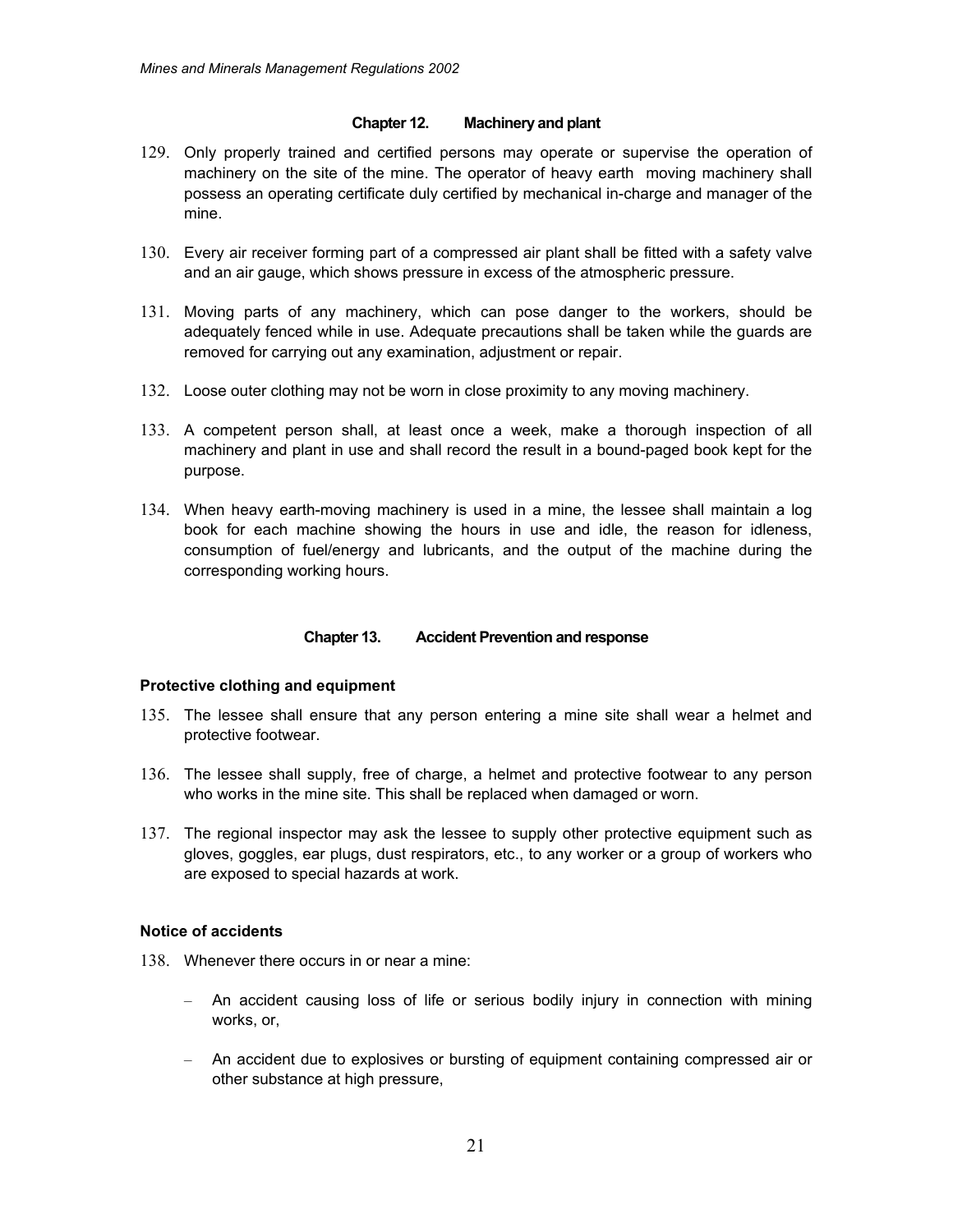the lessee shall immediately inform the Regional Inspector and the Director, and submit a report on the accident in Form M, Annex I to the Director within one week with a copy endorsed to Dzongdag.

### **Weekly day of rest**

139. No person shall be required or allowed to work in a mine for more than six days in one week.

### **Hours of work**

- 140. No person employed in a mine shall be required or allowed to work more than forty-eight hours in any one week.
- 141. No person employed in a mine shall work for more than five hours continuously before he has had a rest interval of at least half an hour.
- 142. The period of work of every employee shall be arranged so that, in addition to the rest interval, it does not total more than 12 hours in one day.

### **Compensation**

- 143. Compensation, in case on accidents resulting in injury or death, shall be made as per the existing laws of the Kingdom.
- 144. In case of any damage to private or government property within or outside the mining lease area resulting from any activity in the mine, the lessee shall pay suitable compensation as determined by the Government.

#### **Chapter 14. Open cast mines**

#### **General precautions**

- 145. In open cast working in soft rock, such as alluvial soil, clay, debris, gravel or similar ground:
	- 145.1 The sides shall be sloped at an angle not exceeding 45 degrees from the horizontal, unless the Director permits another angle by order in writing.
	- 145.2 The sides shall be kept benched; the height of any bench may not exceed 1.5 m and the breadth may not be less than the height.
- 146. In an excavation in any hard and competent rock worked manually:
	- 146.1 The sides shall be sloped at an angle of not more than 60 degrees from the horizontal.
	- 146.2 The face shall be benched; the height of any bench may not exceed 5 m and the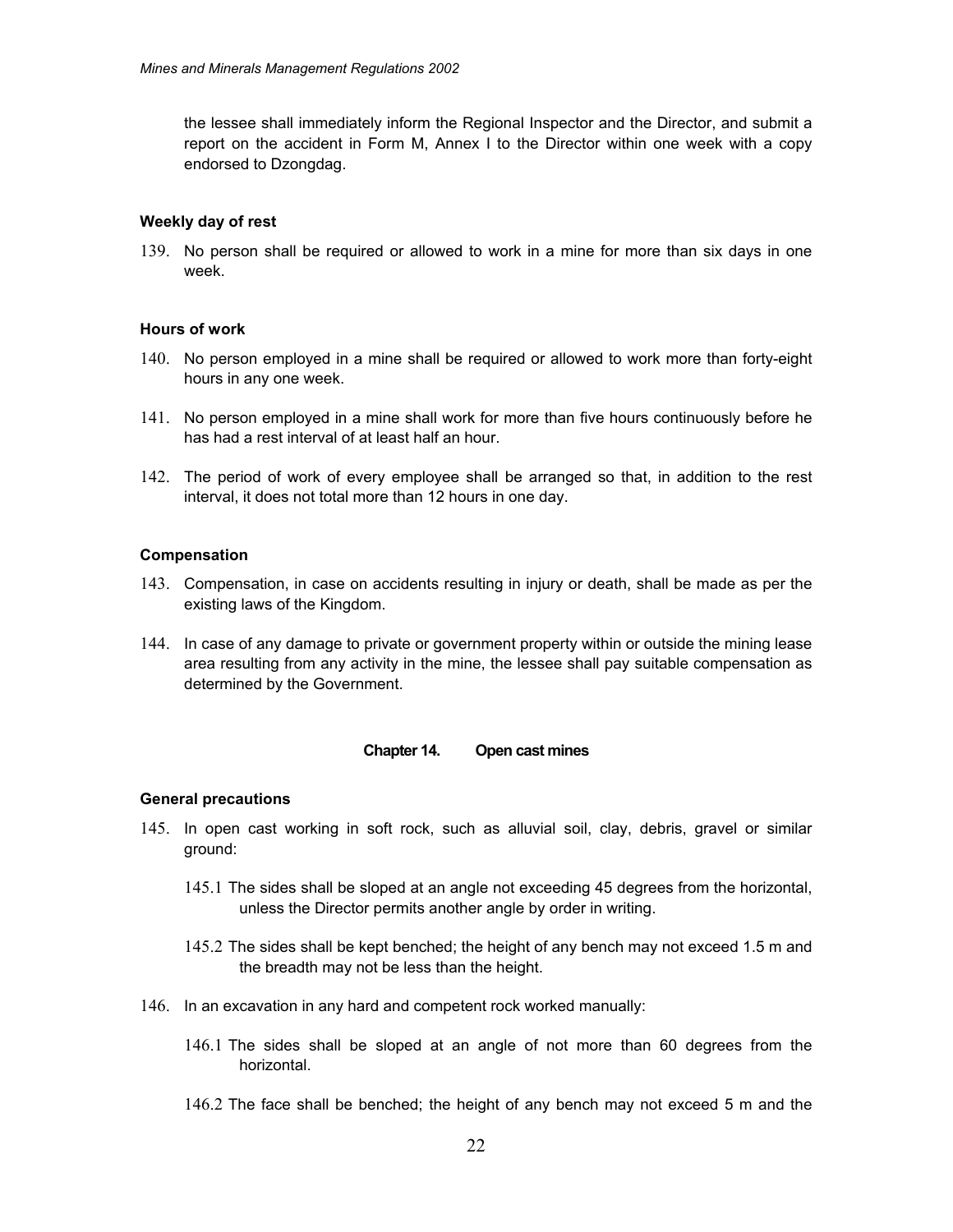breadth may not be less than the height.

- 147. Where, in a mine employing heavy earth-moving machinery and deep hole blasting, the requirements of sections 145 or 146 cannot be complied with, the manager shall propose a suitable method for approval in writing to the Director at least 60 days prior to the start of the work.
- 148. Work may not begin until the lessee has received written permission for the alternative method from the Director.
- 149. No tree, loose stones or debris shall be allowed to remain within a distance of 3 m from the edge or sides of the excavation.
- 150. No person may undercut any face or side to cause over-hanging.

# **Underground mining**

- 151. If a lessee or manager proposes to extract ore/mineral by underground mining method, he shall submit a detailed proposal with the scheme of entry, blasting, loading, support, size of openings and pillars, haulage etc. to the Director for approval.
- 152. Any underground mining shall not start prior to the approval in writing from the Director.
- 153. The Department shall formulate separate regulations for the operation of underground mines as and when required.

### **Chapter 15. Occupational health and environment**

### **Health and environmental standards**

- 154. The lessee shall ensure that the mine works comply with all emission limits and ambient air quality standards adopted by the National Environment Commission under the EA Act, Articles 33.2.
- 155. If emission limits or ambient air quality standards are adopted after the grant of the mine lease, the lessee shall prepare an action plan to bring the mine works into compliance within a reasonable time not exceeding one year, and submit it to the Director for approval as a proposed modification to the FMFS in the annual report under Section 91 of these Regulations.

### **Occupational disease**

- 156. The lessee shall inform the Director within seven days of any cases where a person employed in the mine is suspected of having contracted pneumoconiosis and other dust diseases of the lungs.
- 157. Any medical practitioner, who attends to a person employed in a mine and diagnoses that the person is suffering from pneumoconiosis, shall immediately send a notice in writing to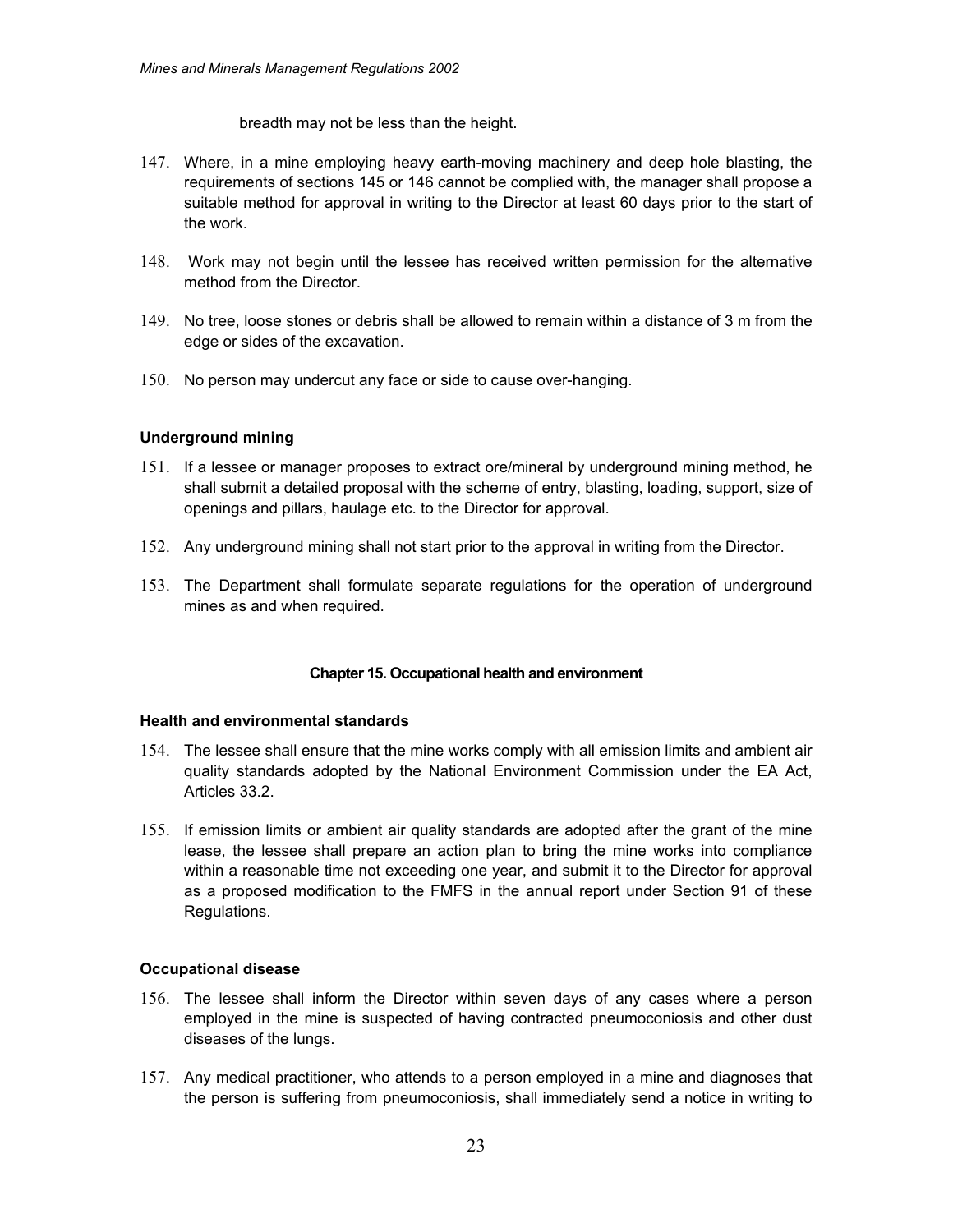the Director.

# **Sanitary and drinking water conditions**

158. In compliance with Articles 37.ii of the MMMA, the lessee shall provide and maintain adequate numbers of clean latrines and a sufficient supply of cool and wholesome drinking water for all persons working at the site.

# **Dust**

- 159. The lessee shall take such all necessary measures to control dust emissions at any work place and to suppress dust by spraying water or by other measures to ensure that workers are not exposed to harmful concentration of airborne respirable dust.
- 160. For the purpose of these Regulations respirable dust is airborne dust with size of less than 10 micrometer.
- 161. For the purpose of this regulation, a place shall be considered to have harmful concentrations of airborne respirable dust if:
	- the 8 hour time-weighted average concentration of airborne respirable dust exceeds three mg/m<sup>3</sup> of air if the dust contains less than 5 percent of free silica, or,
	- the 8 hour time-weighted average concentration of airborne respirable dust exceeds the value of 15 divided by the percentage of free silica present in the dust.
- 162. Pending adoption of emission limits and ambient air quality standards by the National Environment Commission under Articles 33.2 of the EA Act, the lessee shall take all measures necessary to ensure that the ambient air quality meets the following standards at the site boundary:
	- $-$  less than 500  $\mu$ g/m<sup>3</sup> concentration of suspended particulate matter, and,
	- $-$  less than 200  $\mu$ g/m<sup>3</sup> concentration of suspended particulate matter if the area immediately beyond the leasehold is rural or residential in character.
- 163. The lessee shall at least every six months or whenever the Regional Inspector requires by an order in writing, cause the air at every workplace where airborne dust is generated to be sampled and the concentration of respirable dust determined.
- 164. When the dust monitoring results have established that the permissible levels of dust concentration are being exceeded at any place, the operation or operations causing excessive dust generation shall be shut down until remedial measures have been taken to ensure that the ambient air quality standards in Sections 161 and 162 of these Regulations or in the mine lease or other rules and regulations issued by the Government are complied with.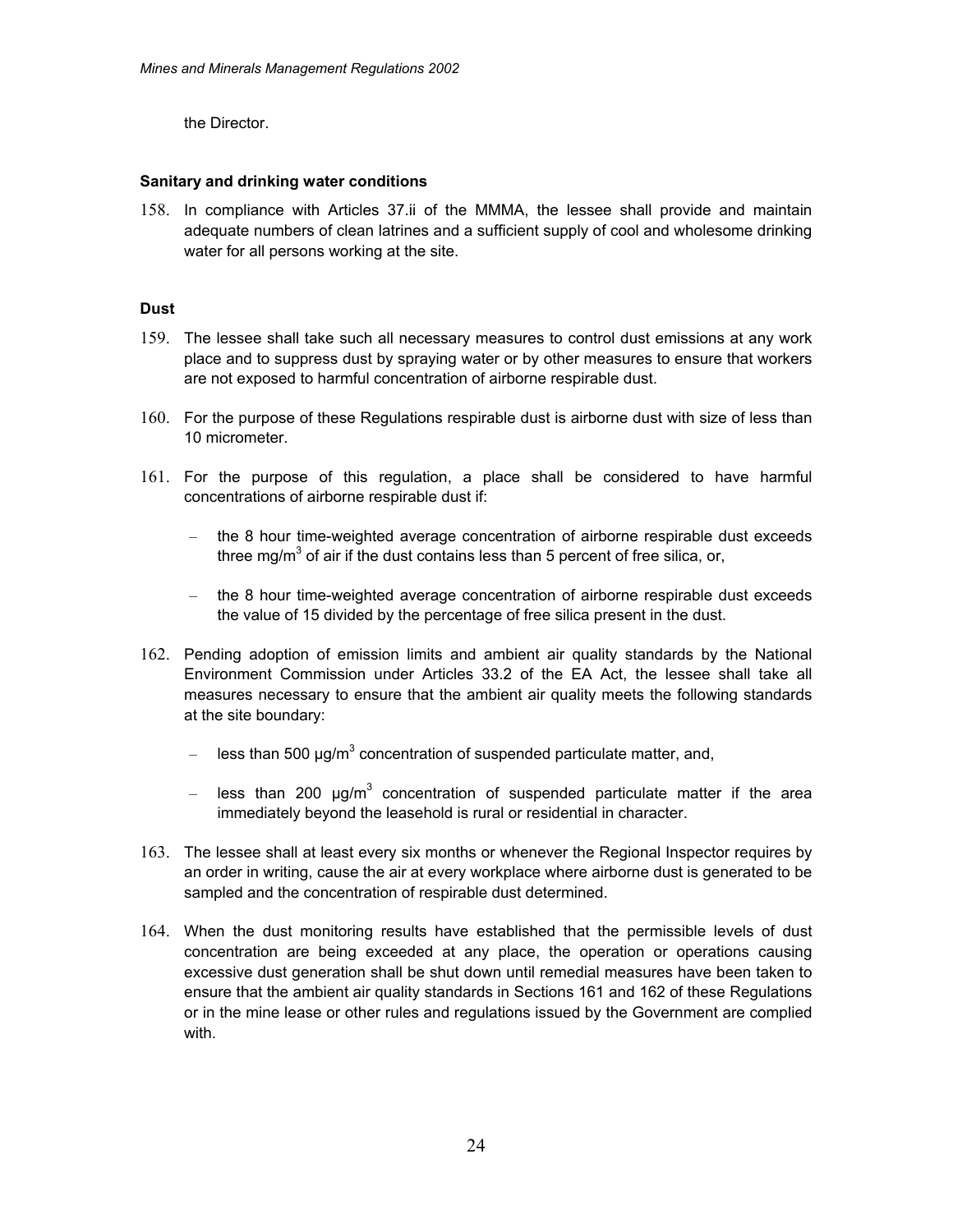#### **Noise**

- 165. The lessee shall take steps to control the generation of noise in a mine and ensure that workers at the mine are not exposed to high noise levels.
- 166. The maximum permissible noise level on the site shall be 90 dBA for an 8 hour shift.
- 167. If a particular operation in the mine such as drilling, dozing, crushing, compressor operation, etc. generate a higher noise level, the working hours for the operators of such equipment shall be reduced to 4 hours when the noise level is 93 dBA; the working hours shall be reduced by further 50 percent for every additional 3 dBA increase in the noise level in the work zone.
- 168. Workers shall not be allowed to enter an area in which the noise level is 115 dBA or more without appropriate ear protection.
- 169. The lessee shall provide ear plugs or ear muffs to workers in areas of more than 90 dBA.
- 170. The lessee shall cause to be monitored the noise level at the site and just outside the boundary at suitable locations at least every three months, according to the terms of the lease.

### **Use of topsoil**

- 171. Where topsoil is excavated for mining works or where creation of overburden/waste dumps would cover the topsoil, the lessee shall remove the topsoil separately before starting the excavation or constructing the waste dump.
- 172. The lessee shall use the topsoil for reclamation of mined out areas, overburden and waste dumps.
- 173. If the topsoil cannot be used immediately after its removal, the lessee shall store it separately for future use in such a way as to prevent loss through wind or water.

### **Overburden and waste dumps**

- 174. Wherever possible, the lessee shall back-fill the waste rock and overburden into the mine excavations with a view to restore the land to its approximate original shape.
- 175. In deposits where in-pit dumping is not possible and also to accommodate the overburden and waste material produced in the initial stage of mine development, the lessee is required to locate suitable waste dumping places outside the mine pit, create dump in layers suitably terraced at the edges to improve stability, control erosion and for ease in reclamation, and vegetate it as early as possible
- 176. The lessee shall undertake phased reclamation, restoration and rehabilitation of lands affected by mining operation.
- 177. The overburden and wastes shall be disposed only at the site indicated in approved FMFS or the area approved by the Technical Committee of the DGM and as per the terms and